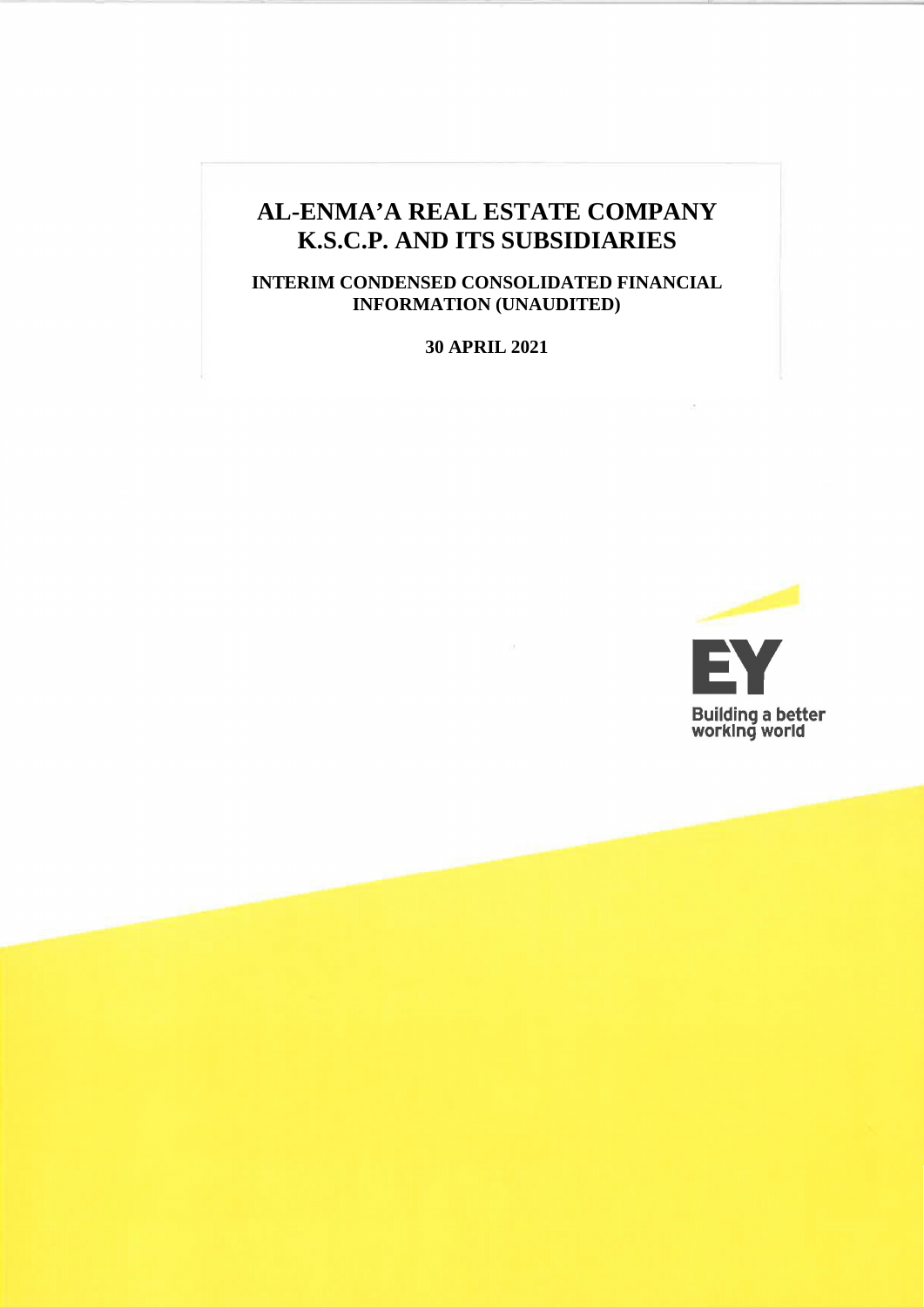

Ernst & Young Al Aiban, Al Osaimi & Partners P.O. Box 74 18–20th Floor, Baitak Tower Ahmed Al Jaber Street Safat Square 13001, Kuwait

Tel: +965 2295 5000 Fax: +965 2245 6419 kuwait@kw.ey.com ey.com/mena

### **REPORT ON REVIEW OF INTERIM CONDENSED CONSOLIDATED FINANCIAL INFORMATION TO THE BOARD OF DIRECTORS OF AL ENMA'A REAL ESTATE COMPANY K.S.C.P.**

#### *Introduction*

We have reviewed the accompanying interim condensed consolidated statement of financial position of Al-Enma'a Real Estate Company K.S.C.P. (the "Parent Company") and its subsidiaries (collectively "the Group") as at 30 April 2021, and the related interim condensed consolidated statement of income and the interim condensed consolidated statement of comprehensive income for the three-month and six-month periods then ended, and the related interim condensed consolidated statement of changes in equity and the interim condensed consolidated statement of cash flows for the six-month period then ended. The management of the Parent Company is responsible for the preparation and presentation of this interim condensed consolidated financial information in accordance with International Accounting Standard 34: Interim Financial Reporting ("IAS 34"). Our responsibility is to express a conclusion on this interim condensed consolidated financial information based on our review.

#### *Scope of Review*

We conducted our review in accordance with International Standard on Review Engagements 2410, 'Review of Interim Financial Information Performed by the Independent Auditor of the Entity'. A review of interim financial information consists of making inquiries, primarily of persons responsible for financial and accounting matters, and applying analytical and other review procedures. A review is substantially less in scope than an audit conducted in accordance with International Standards on Auditing and consequently does not enable us to obtain assurance that we would become aware of all significant matters that might be identified in an audit. Accordingly, we do not express an audit opinion.

#### *Conclusion*

Based on our review, nothing has come to our attention that causes us to believe that the accompanying interim condensed consolidated financial information is not prepared, in all material respects, in accordance with IAS 34.

#### **Report on Other Legal and Regulatory Requirements**

Furthermore, based on our review, the interim condensed consolidated financial information is in agreement with the books of account of the Parent Company. We further report that, to the best of our knowledge and belief, we have not become aware of any violations of the Companies Law No. 1 of 2016, as amended, and its executive regulations, as amended, or of the Parent Company's Memorandum of Incorporation and Articles of Association during the six-month period ended 30 April 2021 that might have had a material effect on the business of the Parent Company or on its financial position.

We further report that, during the course of our review, to the best of our knowledge and belief, we have not become aware of any violations of the provisions of Law No. 7 of 2010 concerning the Capital Markets Authority and its related regulations during the six-month period ended 30 April 2021 that might have had a material effect on the business of the Parent Company or on its financial position.

WALEED A. AL OSAIMI LICENCE NO. 68 A EY AL AIBAN, AL OSAIMI & PARTNERS

10 June 2021 Kuwait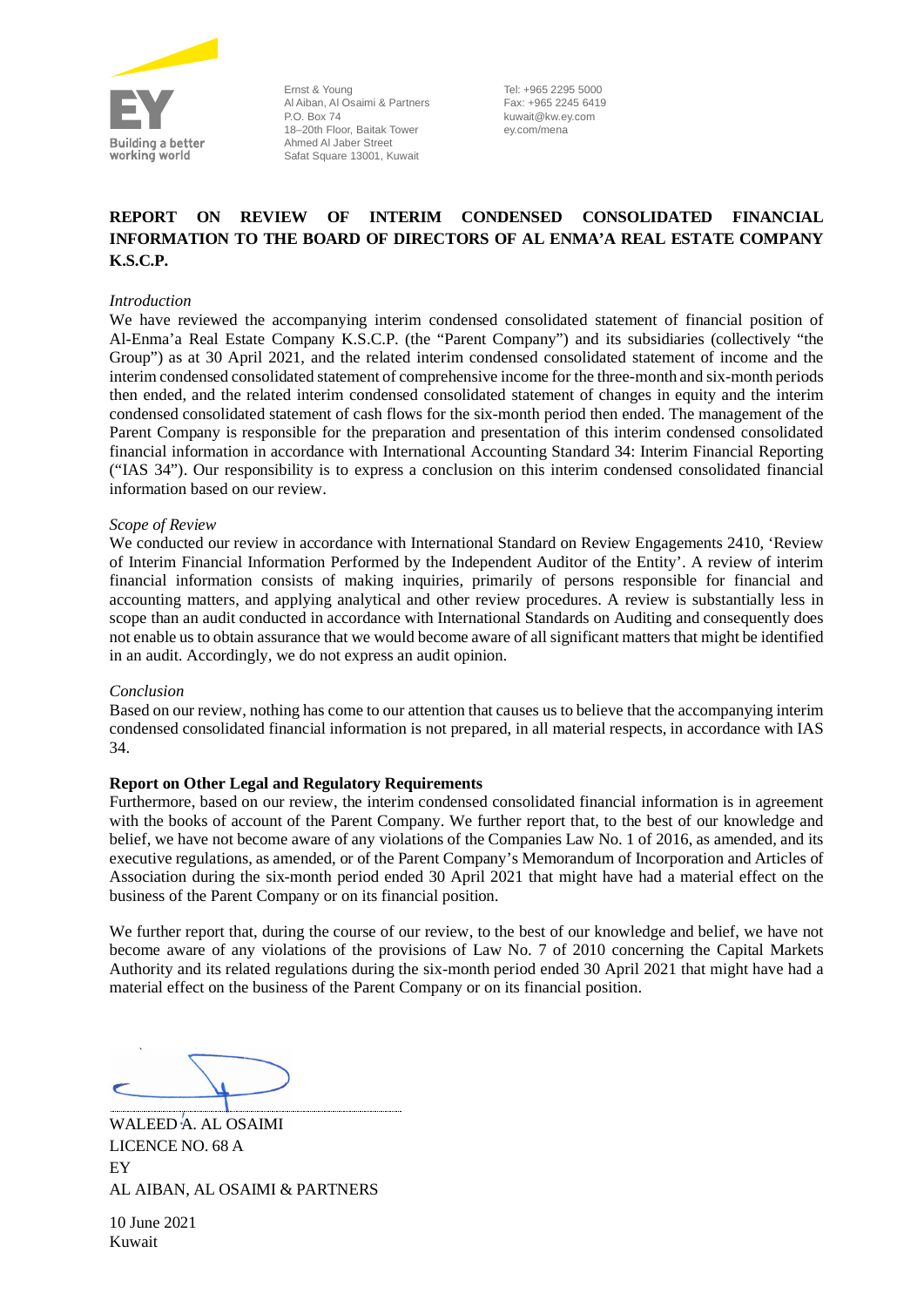### INTERIM CONDENSED CONSOLIDATED STATEMENT OF INCOME (UNAUDITED)

For the period ended 30 April 2021

|   |                    |                                                                                                  | Six months ended<br>30 April                                                                                      |                                                                                                                                   |  |
|---|--------------------|--------------------------------------------------------------------------------------------------|-------------------------------------------------------------------------------------------------------------------|-----------------------------------------------------------------------------------------------------------------------------------|--|
|   | 2021               | 2020                                                                                             | 2021                                                                                                              | 2020<br>KD                                                                                                                        |  |
|   |                    |                                                                                                  |                                                                                                                   | 4,148,873                                                                                                                         |  |
|   | 517,666<br>457,844 | 577,378<br>177,603                                                                               | 1,018,500<br>796,674                                                                                              | 1,176,519<br>309,347                                                                                                              |  |
|   | 2,856,849          | 2,750,589                                                                                        | 5,633,079                                                                                                         | 5,634,739                                                                                                                         |  |
|   |                    |                                                                                                  |                                                                                                                   | 3,091,216                                                                                                                         |  |
|   |                    |                                                                                                  |                                                                                                                   | 112,127                                                                                                                           |  |
|   | 606,786            | 199,740                                                                                          | 1,036,348                                                                                                         | 392,258                                                                                                                           |  |
|   | 2,211,073          | 1,737,624                                                                                        | 4,306,436                                                                                                         | 3,595,601                                                                                                                         |  |
|   | 645,776            | 1,012,965                                                                                        | 1,326,643                                                                                                         | 2,039,138                                                                                                                         |  |
|   | (121, 181)         | (115, 132)                                                                                       | (128, 748)                                                                                                        | (293, 559)                                                                                                                        |  |
|   |                    |                                                                                                  |                                                                                                                   | (711, 384)                                                                                                                        |  |
|   | 198,783            | 594,123                                                                                          | 534,252                                                                                                           | 1,034,195                                                                                                                         |  |
|   |                    |                                                                                                  |                                                                                                                   | 5,919                                                                                                                             |  |
|   |                    |                                                                                                  |                                                                                                                   | (229, 641)                                                                                                                        |  |
|   |                    |                                                                                                  |                                                                                                                   | (695, 435)<br>33,989                                                                                                              |  |
|   |                    |                                                                                                  |                                                                                                                   | (235, 490)                                                                                                                        |  |
|   | (58, 025)          | (69, 274)                                                                                        | (117, 284)                                                                                                        | (166, 600)                                                                                                                        |  |
|   |                    |                                                                                                  |                                                                                                                   |                                                                                                                                   |  |
|   | 96,455             | (553, 937)                                                                                       | 398,703                                                                                                           | (253,063)                                                                                                                         |  |
|   |                    | 14,047                                                                                           |                                                                                                                   |                                                                                                                                   |  |
|   | (2,183)            | 5,619                                                                                            | (5, 138)                                                                                                          |                                                                                                                                   |  |
|   | 88,816             | (534, 271)                                                                                       | 380,720                                                                                                           | (253,063)                                                                                                                         |  |
| 5 |                    |                                                                                                  |                                                                                                                   |                                                                                                                                   |  |
|   | <b>Note</b>        | KD<br>1,881,339<br>1,515,901<br>88,386<br>(325, 812)<br>14,254<br>2,874<br>(61, 431)<br>(5, 456) | 30 April<br>KD<br>1,995,608<br>1,481,395<br>56,489<br>(303, 710)<br>(229, 641)<br>(737, 555)<br>659<br>(112, 249) | Three months ended<br><b>KD</b><br>3,817,905<br>3,079,569<br>190,519<br>(663, 643)<br>33,008<br>80,166<br>(131, 439)<br>(12, 845) |  |

The attached notes 1 to 16 form part of this interim condensed consolidated financial information.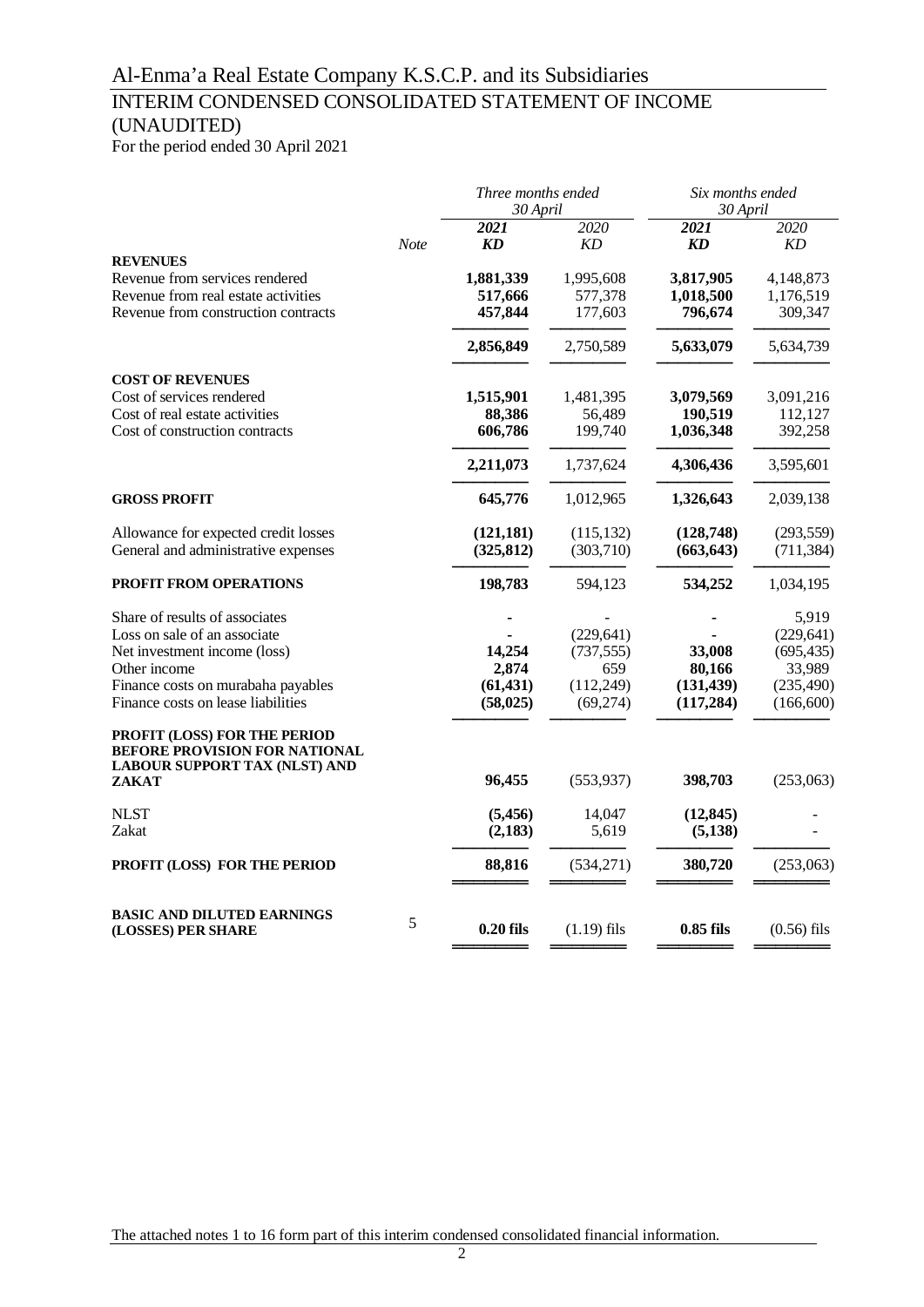### INTERIM CONDENSED CONSOLIDATED STATEMENT OF COMPREHENSIVE INCOME (UNAUDITED)

For the period ended 30 April 2021

|                                                                                                                                                                                         | Three months ended<br>30 April |            | Six months ended<br>30 April |                   |  |
|-----------------------------------------------------------------------------------------------------------------------------------------------------------------------------------------|--------------------------------|------------|------------------------------|-------------------|--|
|                                                                                                                                                                                         | 2021<br>KD                     | 2020<br>KD | 2021<br>KD                   | 2020<br><b>KD</b> |  |
| Profit (loss) for the period                                                                                                                                                            | 88,816                         | (534,271)  | 380,720                      | (253,063)         |  |
| Other comprehensive loss<br>Items that are or may be reclassified to interim<br>condensed consolidated statement of income in<br>subsequent periods:                                    |                                |            |                              |                   |  |
| Exchanges differences on translation of foreign<br>operation                                                                                                                            |                                |            |                              | 117               |  |
| Recycling of foreign currency translation reserve<br>upon disposal of associate                                                                                                         |                                | (33,785)   |                              | (33,785)          |  |
|                                                                                                                                                                                         |                                | (33,785)   |                              | (33,668)          |  |
| Items that will not be reclassified subsequently to<br>interim condensed consolidated statement of<br>income in subsequent periods:<br>Change in fair value of financial assets at fair |                                |            |                              |                   |  |
| value through other comprehensive income                                                                                                                                                |                                | (65,717)   |                              | (65,717)          |  |
|                                                                                                                                                                                         |                                | (65,717)   |                              | (65, 717)         |  |
| Other comprehensive loss for the period                                                                                                                                                 |                                | (99, 502)  |                              | (99, 385)         |  |
| TOTAL COMPREHENSIVE INCOME (LOSS) FOR<br><b>THE PERIOD</b>                                                                                                                              | 88,816                         | (633,773)  | 380,720                      | (352, 448)        |  |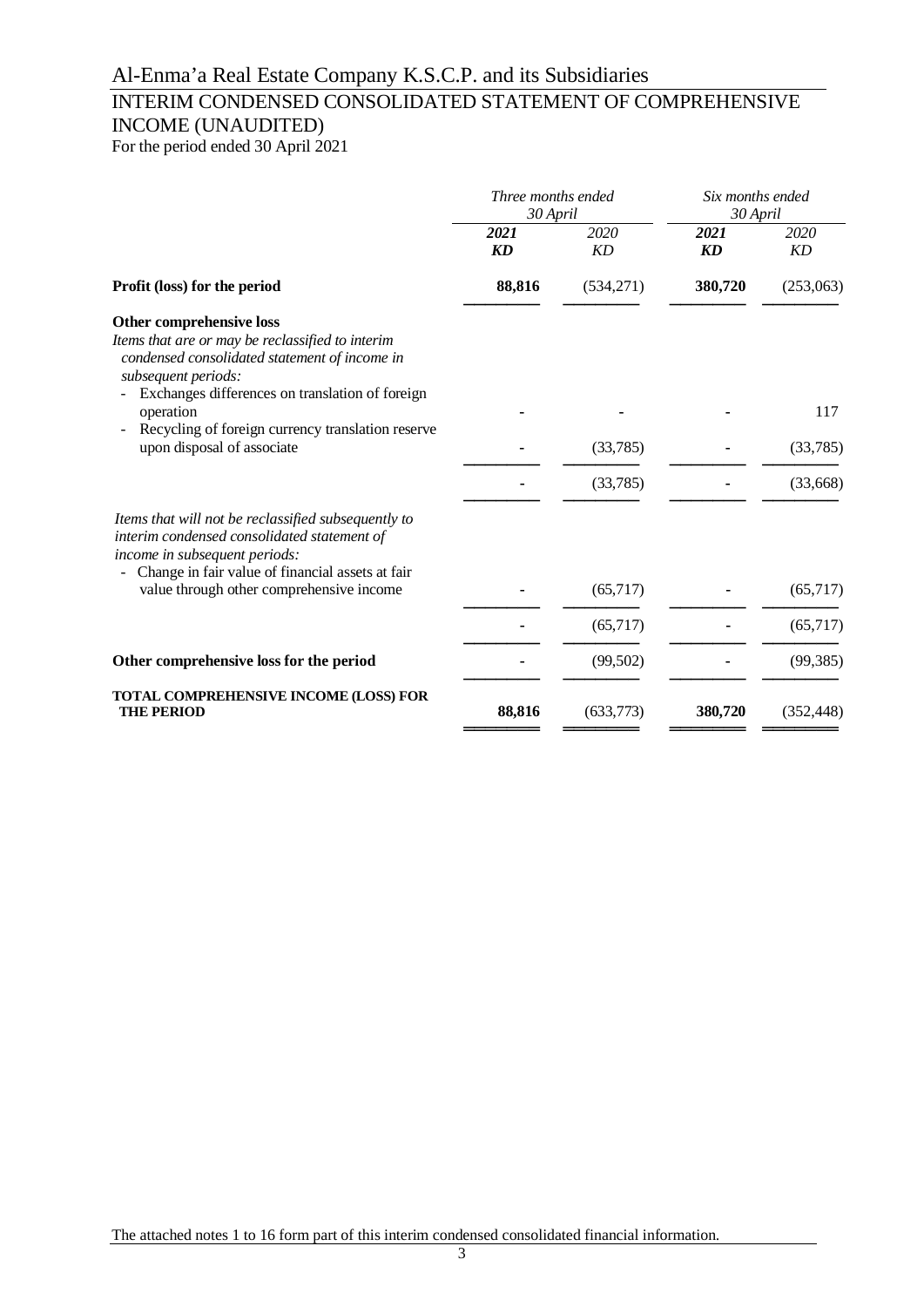# Al-Enma'a Real Estate Company K.S.C.P. and its Subsidiaries<br>INTERIM CONDENSED CONSOLIDATED STATEMENT OF FINANCIAL POSITION (UNAUDITED)

As at 30 April 2021

|                                                                   |                |             | (Audited)      |                |
|-------------------------------------------------------------------|----------------|-------------|----------------|----------------|
|                                                                   |                | 30 April    | 31 October     | 30 April       |
|                                                                   |                | 2021        | 2020           | <i>2020</i>    |
|                                                                   |                |             |                |                |
|                                                                   | <b>Notes</b>   | KD          | KD             | KD             |
| <b>ASSETS</b>                                                     |                |             |                |                |
| <b>Non-current assets</b>                                         |                |             |                |                |
| Property, plant and equipment                                     |                | 214,326     | 283,229        | 357,075        |
| Investment properties                                             | 6              | 41,138,050  | 41,138,050     | 41,669,376     |
|                                                                   |                | 9,795       | 9,795          | 9,795          |
| Investment in associates                                          |                |             |                |                |
| Financial assets at fair value through other comprehensive income |                | 1,111,587   | 1,111,587      | 1,927,791      |
| Accounts receivable and other assets                              |                | 767,535     | 673,830        | 712,512        |
| Right of use assets                                               |                | 5,056,499   | 5,893,699      | 6,722,401      |
|                                                                   |                | 48,297,792  | 49,110,190     | 51,398,950     |
| <b>Current assets</b>                                             |                |             |                |                |
| Inventories                                                       |                | 124,558     | 126,695        | 130,271        |
| Financial assets at fair value through profit or loss             |                | 2,105       | 1,837          | 2,928          |
|                                                                   |                | 3,762,650   | 3,463,376      | 3,969,729      |
| Contract assets                                                   |                |             |                | 12,383,119     |
| Accounts receivable and other assets                              |                | 11,379,966  | 12,788,217     |                |
| Investment deposits                                               | 7              | 5,703,616   | 6,903,616      | 7,703,616      |
| Bank balances and cash                                            | $\overline{7}$ | 1,837,899   | 2,046,511      | 1,026,666      |
|                                                                   |                | 22,810,794  | 25,330,252     | 25,216,329     |
| <b>TOTAL ASSETS</b>                                               |                | 71,108,586  | 74,440,442     | 76,615,279     |
|                                                                   |                |             |                |                |
| <b>EQUITY AND LIABILITIES</b>                                     |                |             |                |                |
| <b>Equity</b>                                                     |                |             |                |                |
| Share capital                                                     |                | 45,053,468  | 45,053,468     | 45,053,468     |
| Share premium                                                     |                | 176,642     | 176,642        | 176,642        |
| Statutory reserve                                                 |                | 8,384,971   | 8,384,971      | 8,384,971      |
|                                                                   | 16             |             | 4,479,673      | 4,479,673      |
| Voluntary reserve                                                 |                |             |                |                |
| Cumulative changes in fair value reserve                          |                | (3,082,215) | (3,082,215)    | (2,361,655)    |
| <b>Accumulated losses</b>                                         | 16             | (6,490,951) | (11, 351, 344) | (11, 144, 769) |
| <b>TOTAL EQUITY</b>                                               |                | 44,041,915  | 43,661,195     | 44,588,330     |
| <b>Non-current liabilities</b>                                    |                |             |                |                |
| Employees' end of service benefits                                |                | 1,784,518   | 1,798,160      | 1,801,716      |
| Murabaha payables                                                 |                | 3,172,737   | 3,742,041      | 4,180,874      |
| Accounts payable and other liabilities                            |                | 4,593,323   | 4,712,772      | 4,900,575      |
| Lease liabilities                                                 |                | 3,362,696   | 2,825,215      | 5,308,018      |
|                                                                   |                | 12,913,274  | 13,078,188     | 16,191,183     |
|                                                                   |                |             |                |                |
| <b>Current liabilities</b>                                        |                |             |                |                |
| Contract liabilities                                              |                | 241,007     | 255,545        | 211,618        |
| Murabaha payables                                                 |                | 6,100,749   | 7,238,597      | 7,121,057      |
| Accounts payable and other liabilities                            |                | 6,267,962   | 7,484,707      | 6,841,630      |
| Lease liabilities                                                 |                | 1,543,679   | 2,722,210      | 1,661,461      |
|                                                                   |                | 14,153,397  | 17,701,059     | 15,835,766     |
| <b>TOTAL LIABILITIES</b>                                          |                | 27,066,671  | 30,779,247     | 32,026,949     |
| <b>TOTAL EQUITY AND LIABILITIES</b>                               |                | 71,108,586  | 74,440,442     | 76,615,279     |
|                                                                   |                |             |                |                |
|                                                                   |                |             |                |                |

Saleh Turki Saleh Al-Khamis Chairman

The attached notes 1 to 16 form part of this interim condensed consolidated financial information. 水平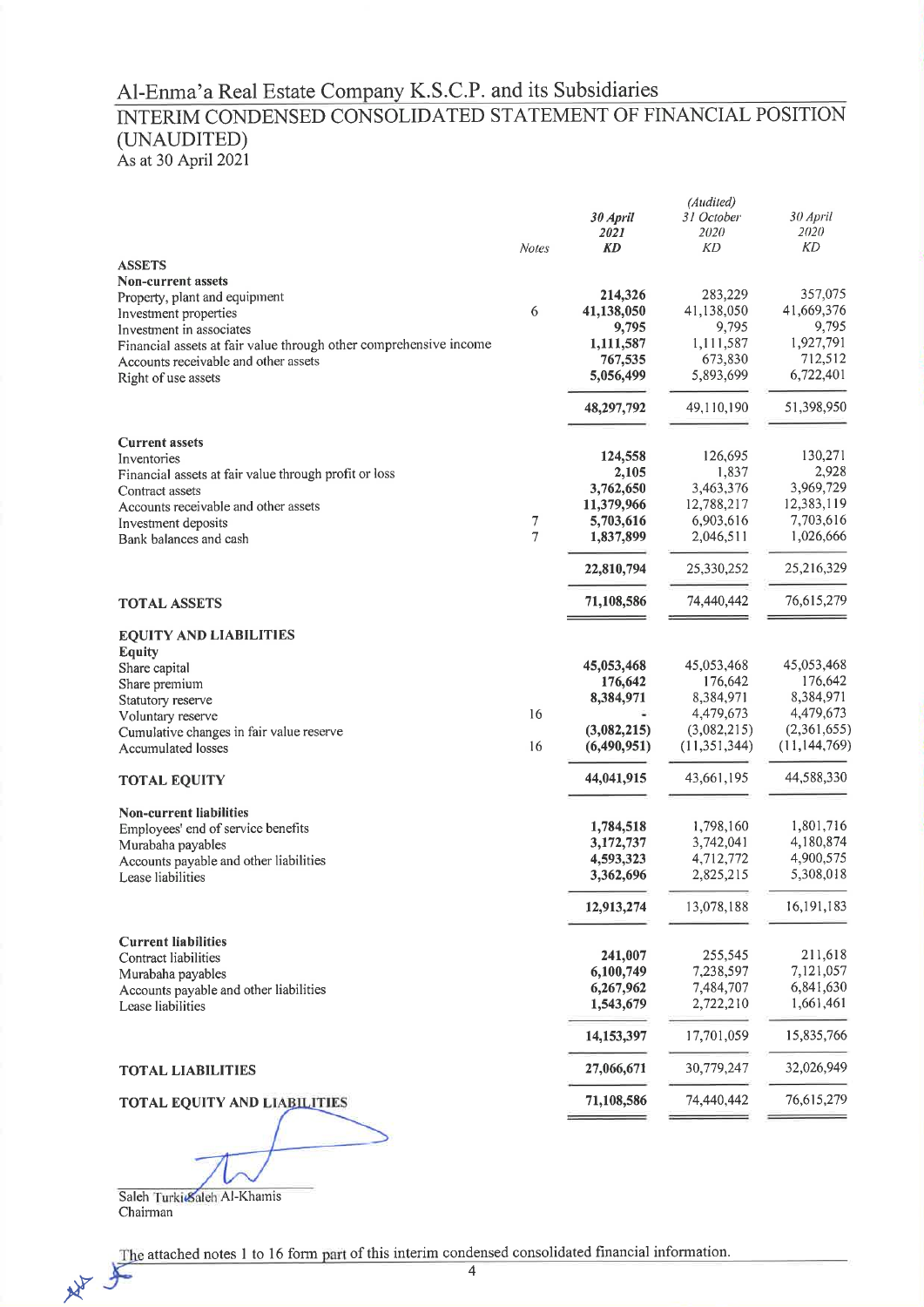### INTERIM CONDENSED CONSOLIDATED STATEMENT OF CHANGES IN EQUITY (UNAUDITED) For the period ended 30 April 2021

|                                                                                                                          | <b>Share</b><br>capital<br>KD | <b>Share</b><br>premium<br>KD | <i>Statutory</i><br>reserve<br>KD | Voluntary<br>reserve<br>KD | Foreign<br>currency<br>translation<br>reserve<br>KD | Cumulative<br>changes in<br>fair value<br>reserve<br>KD | Accumulated<br>losses<br>KD | <b>Total</b><br>KD                   |
|--------------------------------------------------------------------------------------------------------------------------|-------------------------------|-------------------------------|-----------------------------------|----------------------------|-----------------------------------------------------|---------------------------------------------------------|-----------------------------|--------------------------------------|
| As at 1 November 2020 (Audited)<br>Profit for the period<br>Other comprehensive loss for the period                      | 45,053,468                    | 176,642                       | 8,384,971                         | 4,479,673                  |                                                     | (3,082,215)                                             | (11,351,344)<br>380,720     | 43,661,195<br>380,720                |
| Total comprehensive income for the period<br>Extinguishment of accumulated losses against<br>voluntary reserve (Note 16) |                               |                               | $\sim$                            | (4,479,673)                |                                                     |                                                         | 380,720<br>4,479,673        | 380,720                              |
| As at 30 April 2021                                                                                                      | 45,053,468                    | 176,642                       | 8,384,971                         |                            |                                                     | (3,082,215)                                             | (6,490,951)                 | 44,041,915                           |
| As at 1 November 2019 (Audited)<br>Loss for the period<br>Other comprehensive loss for the period                        | 45,053,468                    | 176,642                       | 8,384,971                         | 4,479,673                  | 33,668<br>(33, 668)                                 | (2,295,938)<br>(65,717)                                 | (10,891,706)<br>(253,063)   | 44,940,778<br>(253,063)<br>(99, 385) |
| Total comprehensive loss for the period                                                                                  |                               |                               |                                   |                            | (33, 668)                                           | (65,717)                                                | (253,063)                   | (352, 448)                           |
| As at 30 April 2020                                                                                                      | 45,053,468                    | 176,642                       | 8,384,971                         | 4,479,673                  |                                                     | (2,361,655)                                             | (11, 144, 769)              | 44,588,330                           |
|                                                                                                                          |                               |                               |                                   |                            |                                                     |                                                         |                             |                                      |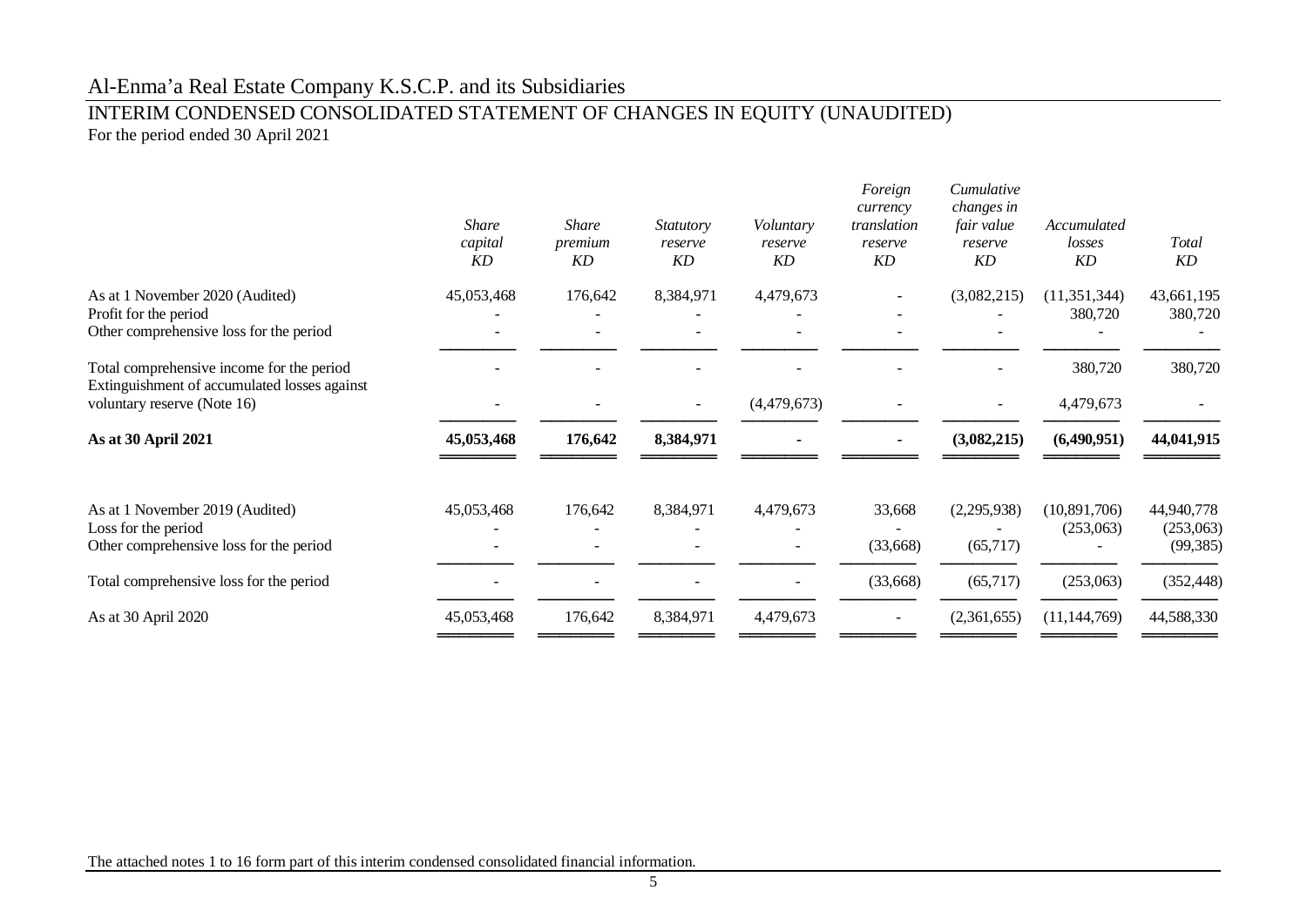### INTERIM CONDENSED CONSOLIDATED STATEMENT OF CASH FLOWS (UNAUDITED)

For the period ended 30 April 2021

|                                                                                     |             | Six months ended<br>30 April |                     |  |
|-------------------------------------------------------------------------------------|-------------|------------------------------|---------------------|--|
|                                                                                     | <b>Note</b> | 2021<br>KD                   | 2020<br>KD          |  |
| <b>OPERATING ACTIVITIES</b>                                                         |             |                              |                     |  |
| Profit (loss) for the period before provision for National Labor Support Tax (NLST) |             |                              |                     |  |
| and Zakat                                                                           |             | 398,703                      | (253,063)           |  |
| Non-cash adjustments to reconcile profit for the period to net cash flows:          |             |                              |                     |  |
| Depreciation on property, plant and equipment and right of use assets               |             | 906,661                      | 1,009,220           |  |
| Gain on disposal of property, plant and equipment                                   |             |                              | (20, 475)           |  |
| Share of results of associates                                                      |             |                              | (5,919)             |  |
| Net investment (income) loss<br>Allowance for expected credit losses                |             | (33,008)<br>128,748          | 695,435<br>293,559  |  |
| Provision for employees' end of service benefits                                    |             | 131,034                      | 154,672             |  |
| Finance costs on murabaha payables                                                  |             | 131,439                      | 235,490             |  |
| Finance costs on murabaha payables under cost of real estate activities             |             | 19,074                       | 46,033              |  |
| Finance costs on lease liabilities                                                  |             | 117,284                      | 166,600             |  |
| Loss on sale of an associate                                                        |             |                              | 229,641             |  |
|                                                                                     |             | 1,799,935                    | 2,551,193           |  |
| Changes in working capital:                                                         |             |                              |                     |  |
| Inventories                                                                         |             | 2,137                        | 3,590               |  |
| Contract assets<br>Contract liabilities                                             |             | (314, 819)                   | 25.453<br>(10, 451) |  |
| Accounts receivable and other assets                                                |             | (14, 538)<br>1,201,343       | (413,735)           |  |
| Accounts payable and other liabilities                                              |             | (764, 823)                   | (448, 929)          |  |
| Cash flows from operations                                                          |             | 1,909,235                    | 1,707,121           |  |
| Employees' end of service benefits paid                                             |             | (144, 676)                   | (51, 529)           |  |
| Net cash flows from operating activities                                            |             | 1,764,559                    | 1,655,592           |  |
| <b>INVESTING ACTIVITIES</b>                                                         |             |                              |                     |  |
| Additions to property, plant and equipment                                          |             | (558)                        | (2,558)             |  |
| Proceeds from disposal of property, plant and equipment                             |             |                              | 24,425              |  |
| Proceeds from liquidation of investment deposits                                    |             |                              | 200,000             |  |
| Proceeds from sale of investment in associate                                       |             |                              | 1,450,551           |  |
| Profit from investment deposits received                                            |             | 32,740                       | 77,952              |  |
| Net cash flows from investing activities                                            |             | 32,182                       | 1,750,370           |  |
| <b>FINANCING ACTIVITIES</b>                                                         |             |                              |                     |  |
| Net movement in murabaha payables                                                   |             | (1,736,295)                  | (1,612,674)         |  |
| Finance costs paid<br>Payment of lease liabilities                                  |             | (121,370)<br>(758, 334)      | (122, 196)          |  |
| Net cash flows used in financing activities                                         |             | (2,615,999)                  | (1,734,870)         |  |
| NET (DECREASE) INCREASE IN CASH AND CASH EQUIVALENTS                                |             | (819, 258)                   | 1,671,092           |  |
| Cash and cash equivalents at the beginning of the year                              |             | 8,343,850                    | 6,394,567           |  |
| CASH AND CASH EQUIVALENTS AT THE END OF THE PERIOD                                  | 7           | 7,524,592                    | 8,065,659           |  |

The attached notes 1 to 16 form part of this interim condensed consolidated financial information.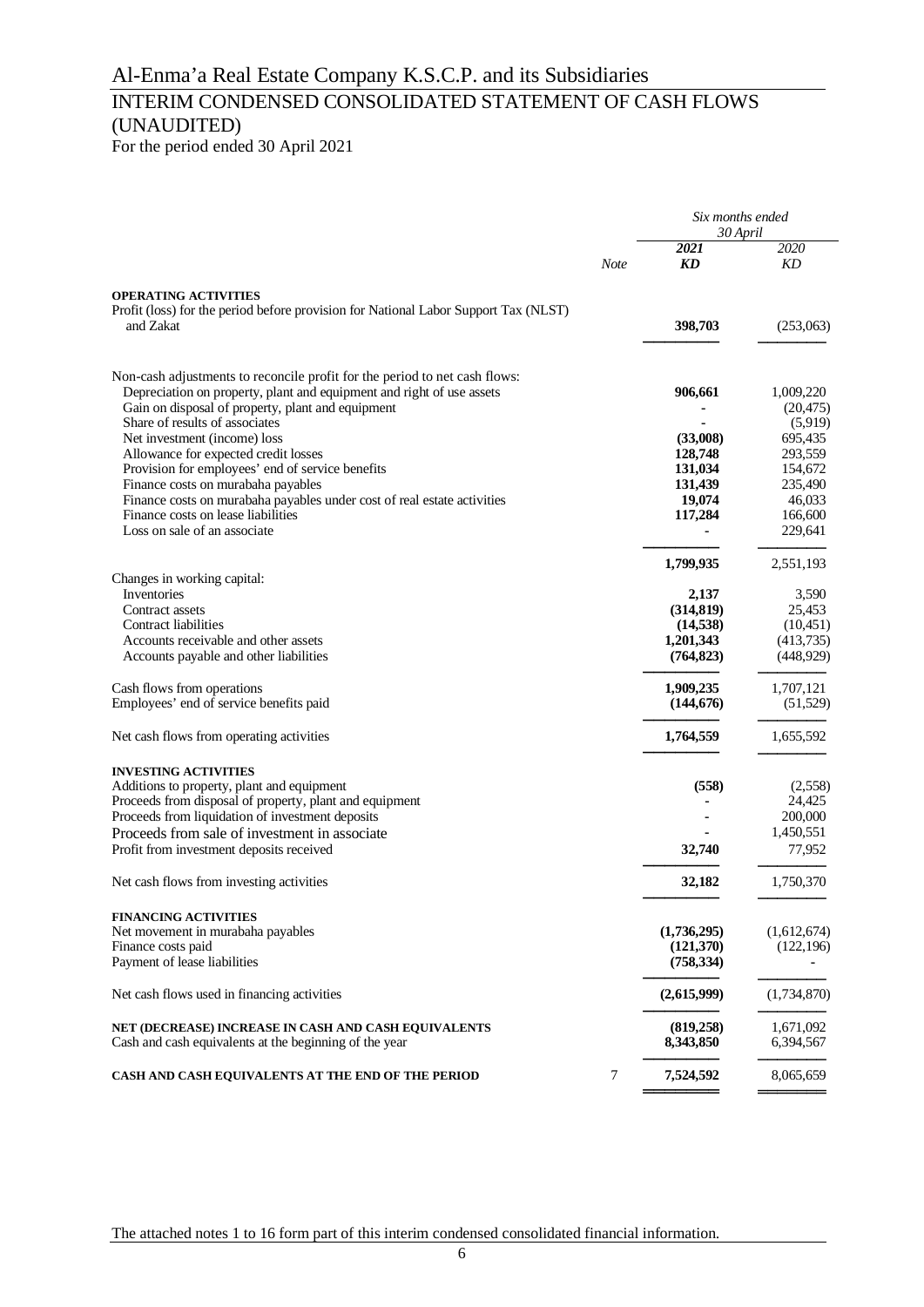As at and for the period ended 30 April 2021

### **1 CORPORATE INFORMATION**

The interim condensed consolidated financial information of Al Enma'a Real Estate Company K.S.C.P. (the "Parent Company") and its Subsidiaries (Collectively, the "Group") for the six-months period ended 30 April 2021 was authorized for issuance in accordance with a resolution of the Parent Company's Board of Directors on 9 June 2021.

The Parent Company is a public Kuwaiti Shareholding Company registered and incorporated in Kuwait on 15 August 1993 whose shares are listed on the Boursa Kuwait. The Parent Company is a subsidiary of Kuwait Finance House K.S.C.P. (the "Ultimate Parent Company"), a registered Islamic Bank in Kuwait, and whose shares are listed on Boursa Kuwait.

The Parent Company is engaged in real estate activities inside and outside Kuwait. The Parent Company's activities in real estate include contracting, management and maintenance of real estate. The Parent Company undertakes contracts to construct buildings and to carry out real estate, commercial, residential, industrial and touristic projects as well as security of public and private real estate, and the transportation of funds and precious metals, in addition to maintenance of mechanical and electrical spare parts and building materials. Surplus funds are invested in direct equity investments, real estate and equity portfolios managed by specialist managers, both local and foreign. All activities are conducted in accordance with Islamic Sharia.

The registered office of the Parent Company is located at Abdullah Mubarak Street, Al-Enma'a Tower, First, Second and Mezzanen three Floors, Kuwait.

The Annual General Assembly of the shareholders of the Parent Company held on 23 March 2021 approved the consolidated financial statements for the year ended 31 October 2020.

Certain prior period figures have been adjusted to conform with current period presentation.

### **2 BASIS OF PREPARATION**

The interim condensed consolidated financial information of the Group for the six-months period ended 30 April 2021 has been prepared in accordance with IAS 34 "Interim Financial Reporting".

The interim condensed consolidated financial information is prepared on a historical cost basis except for investment properties, financial assets at fair value through other comprehensive income and financial assets at fair value through profit or loss that have been measured at fair value.

The interim condensed consolidated financial information has been presented in Kuwaiti Dinar (KD), which is also the functional currency of the Parent Company.

The interim condensed consolidated financial information does not include all information and disclosures required in the annual consolidated financial statements prepared in accordance with the International Financial Reporting Standards ("IFRS") and should be read in conjunction with the Group's annual consolidated financial statements for the year ended 31 October 2020. In the opinion of the Parent Company's management, all adjustments consisting of normal recurring accruals considered necessary for a fair presentation have been included.

Operating results for the six-months period ended 30 April 2021 are not necessarily indicative of the results that may be expected for the financial year ending 31 October 2021. For more details, please refer to the consolidated financial statements and its related disclosures for the year ended 31 October 2020.

#### **3 CHANGES IN ACCOUNTING POLICIES**

#### **New standards, interpretations, and amendments adopted by the Group**

The accounting policies adopted, and methods of computation followed are consistent with those of the previous financial year, except for items disclosed below. The Group has not early adopted any standard, interpretation or amendment that has been issued but is not yet effective.

Several amendments and interpretations apply for the first time in 2020, but do not have an impact on the interim condensed consolidated financial information of the Group.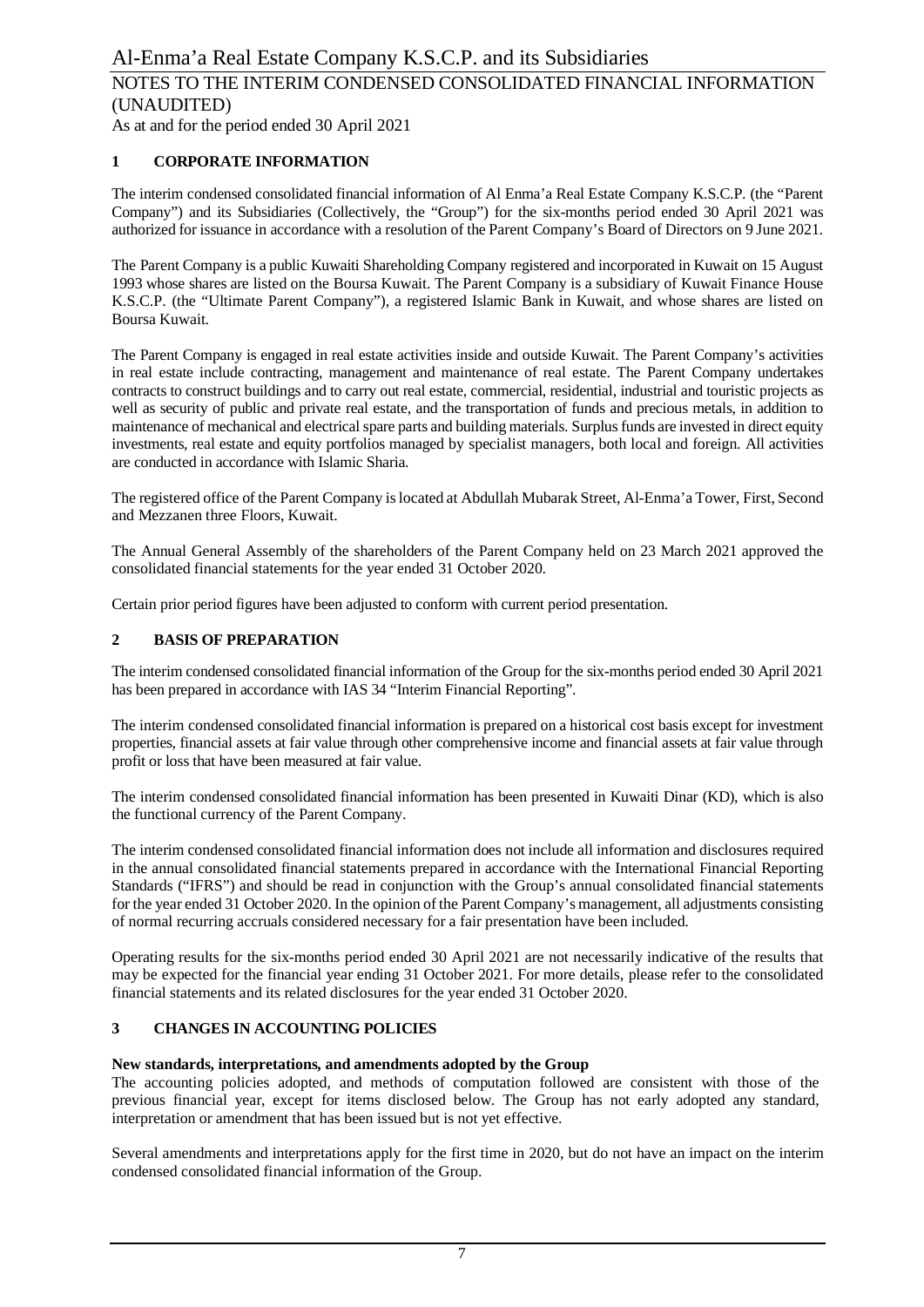As at and for the period ended 30 April 2021

### **3 CHANGES IN ACCOUNTING POLICIES (continued)**

#### **Conceptual Framework for Financial Reporting issued on 29 March 2018**

The Conceptual Framework is not a standard, and none of the concepts contained therein override the concepts or requirements in any standard. The purpose of the Conceptual Framework is to assist the IASB in developing standards, to help preparers develop consistent accounting policies where there is no applicable standard in place and to assist all parties to understand and interpret the standards.

The revised Conceptual Framework includes some new concepts, provides updated definitions and recognition criteria for assets and liabilities and clarifies some important concepts. These amendments have no impact on the interim condensed consolidated financial information of the Group.

#### **Amendments to IFRS 3:** *Definition of a Business*

The amendment to IFRS 3 clarifies that to be considered a business, an integrated set of activities and assets must include, at a minimum, an input and a substantive process that together significantly contribute to the ability to create output. Furthermore, it clarified that a business can exist without including all of the inputs and processes needed to create outputs. These amendments had no impact on the consolidated financial statements of the Group, but may impact future periods should the Group enter into any business combinations.

Since the amendments apply prospectively to transactions or other events that occur on or after the date of first application, these amendments have no impact on the interim condensed consolidated financial information of the Group.

#### **Amendments to IAS 1 and IAS 8:** *Definition of Material*

The amendments provide a new definition of material that states "information is material if omitting, misstating or obscuring it could reasonably be expected to influence decisions that the primary users of general purpose financial statements make on the basis of those financial statements, which provide financial information about a specific reporting entity."

The amendments clarify that materiality will depend on the nature or magnitude of information, either individually or in combination with other information, in the context of the financial statements. A misstatement of information is material if it could reasonably be expected to influence decisions made by the primary users. These amendments had no impact on the interim condensed consolidated financial information of, nor is there expected to be any future impact to the Group.

#### **4 STANDARDS ISSUED BUT NOT YET EFFECTIVE**

Standards issued but not yet effective up to the date of issuance of the Group's interim condensed consolidated financial information are listed below.

#### **Reference to the Conceptual Framework – Amendments to IFRS 3**

In May 2020, the IASB issued Amendments to IFRS 3 *Business Combinations - Reference to the Conceptual Framework*. The amendments are intended to replace a reference to the *Framework for the Preparation and Presentation of Financial Statements*, issued in 1989, with a reference to the *Conceptual Framework for Financial Reporting* issued in March 2018 without significantly changing its requirements.

The Board also added an exception to the recognition principle of IFRS 3 to avoid the issue of potential 'day 2' gains or losses arising for liabilities and contingent liabilities that would be within the scope of IAS 37 or IFRIC 21 Levies, if incurred separately.

At the same time, the Board decided to clarify existing guidance in IFRS 3 for contingent assets that would not be affected by replacing the reference to the Framework for the Preparation and Presentation of Financial Statements.

The amendments are effective for annual reporting periods beginning on or after 1 January 2022 and apply prospectively.

The amendments are not expected to have a material impact on the Group.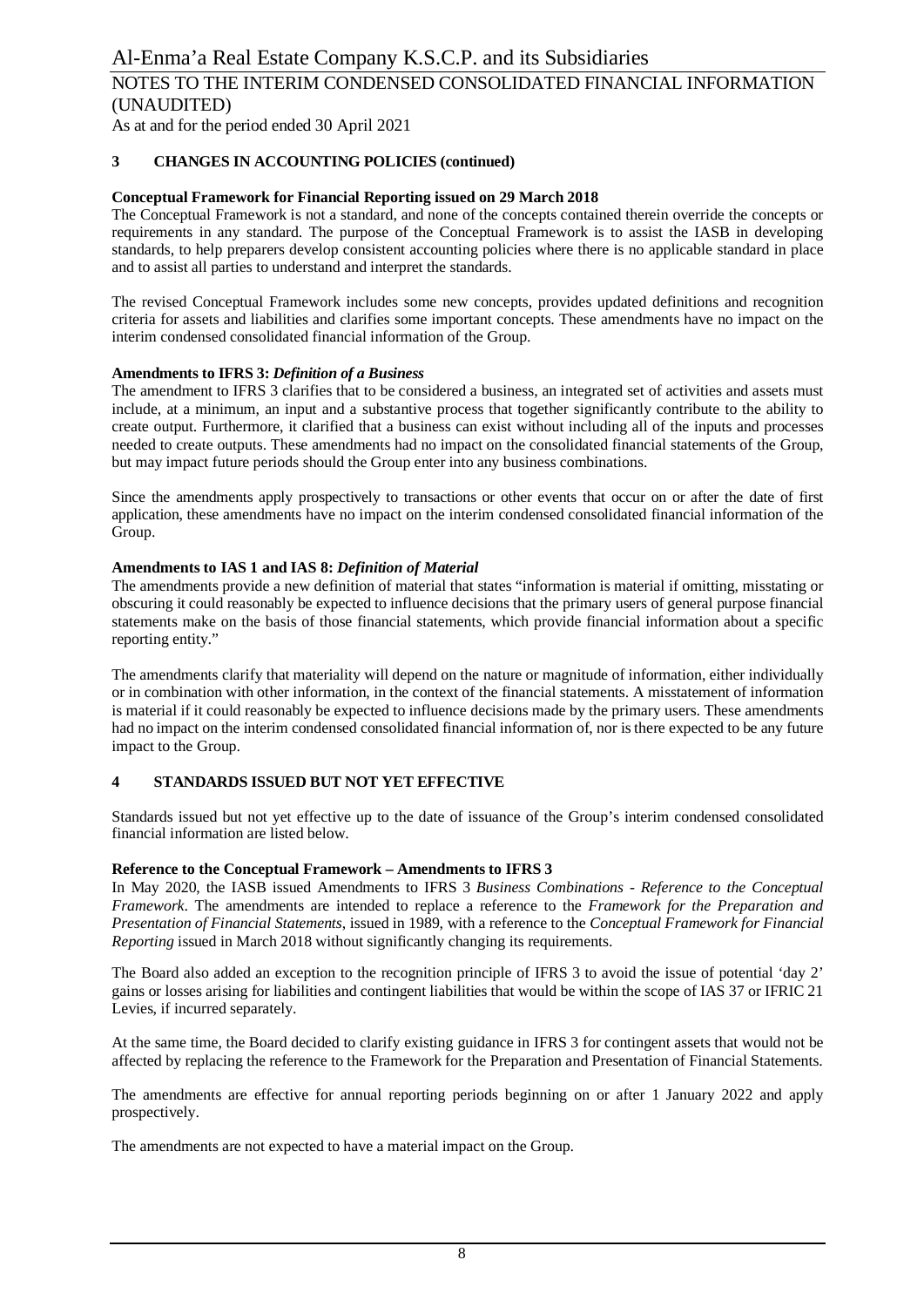As at and for the period ended 30 April 2021

### **4 STANDARDS ISSUED BUT NOT YET EFFECTIVE (continued)**

### **Property, Plant and Equipment: Proceeds before Intended Use – Amendments to IAS 16**

In May 2020, the IASB issued Property, Plant and Equipment — Proceeds before Intended Use, which prohibits entities from deducting from the cost of an item of property, plant and equipment, any proceeds from selling items produced while bringing that asset to the location and condition necessary for it to be capable of operating in the manner intended by management. Instead, an entity recognises the proceeds from selling such items, and the costs of producing those items, in profit or loss.

The amendment is effective for annual reporting periods beginning on or after 1 January 2022 and must be applied retrospectively to items of property, plant and equipment made available for use on or after the beginning of the earliest period presented when the entity first applies the amendment.

The amendments are not expected to have a material impact on the Group.

#### **IFRS 9 Financial Instruments – Fees in the '10 per cent' test for derecognition of financial liabilities**

As part of its 2018-2020 annual improvements to IFRS standards process the IASB issued amendment to IFRS 9. The amendment clarifies the fees that an entity includes when assessing whether the terms of a new or modified financial liability are substantially different from the terms of the original financial liability. These fees include only those paid or received by the borrower and the lender, including fees paid or received by either the borrower or lender on the other's behalf. An entity applies the amendment to financial liabilities that are modified or exchanged on or after the beginning of the annual reporting period in which the entity first applies the amendment.

The amendment is effective for annual reporting periods beginning on or after 1 January 2022 with earlier adoption permitted. The Group will apply the amendments to financial liabilities that are modified or exchanged on or after the beginning of the annual reporting period in which the entity first applies the amendment.

The amendments are not expected to have a material impact on the Group.

#### **5 BASIC AND DILUTED EARNINGS (LOSSES) PER SHARE**

Basic earnings (losses) per share are calculated by dividing the profit (loss) for the period by the weighted average number of ordinary shares outstanding during the period (excluding treasury shares). Diluted earnings (losses) per share are calculated by dividing the profit (loss) for the period by the weighted average number of ordinary shares outstanding during the period (excluding treasury shares) plus the weighted average number of ordinary shares that would be issued on the conversion of all the dilutive potential ordinary shares into ordinary shares. As at 30 April, the Parent Company did not have any diluted shares, or treasury shares.

|                                                                    | Three months ended<br>30 April |               | Six months ended<br>30 April |               |
|--------------------------------------------------------------------|--------------------------------|---------------|------------------------------|---------------|
|                                                                    | 2021                           | 2020          | 2021                         | 2020          |
| Profit (loss) for the period (KD)                                  | 88.816                         | (534,271)     | 380,720                      | (253,063)     |
| Weighted average number of shares outstanding during<br>the period | 450,534,680                    | 450,534,680   | 450,534,680                  | 450,534,680   |
| Basic and diluted earnings (losses) per share                      | $0.20$ fils                    | $(1.19)$ fils | $0.85$ fils                  | $(0.56)$ fils |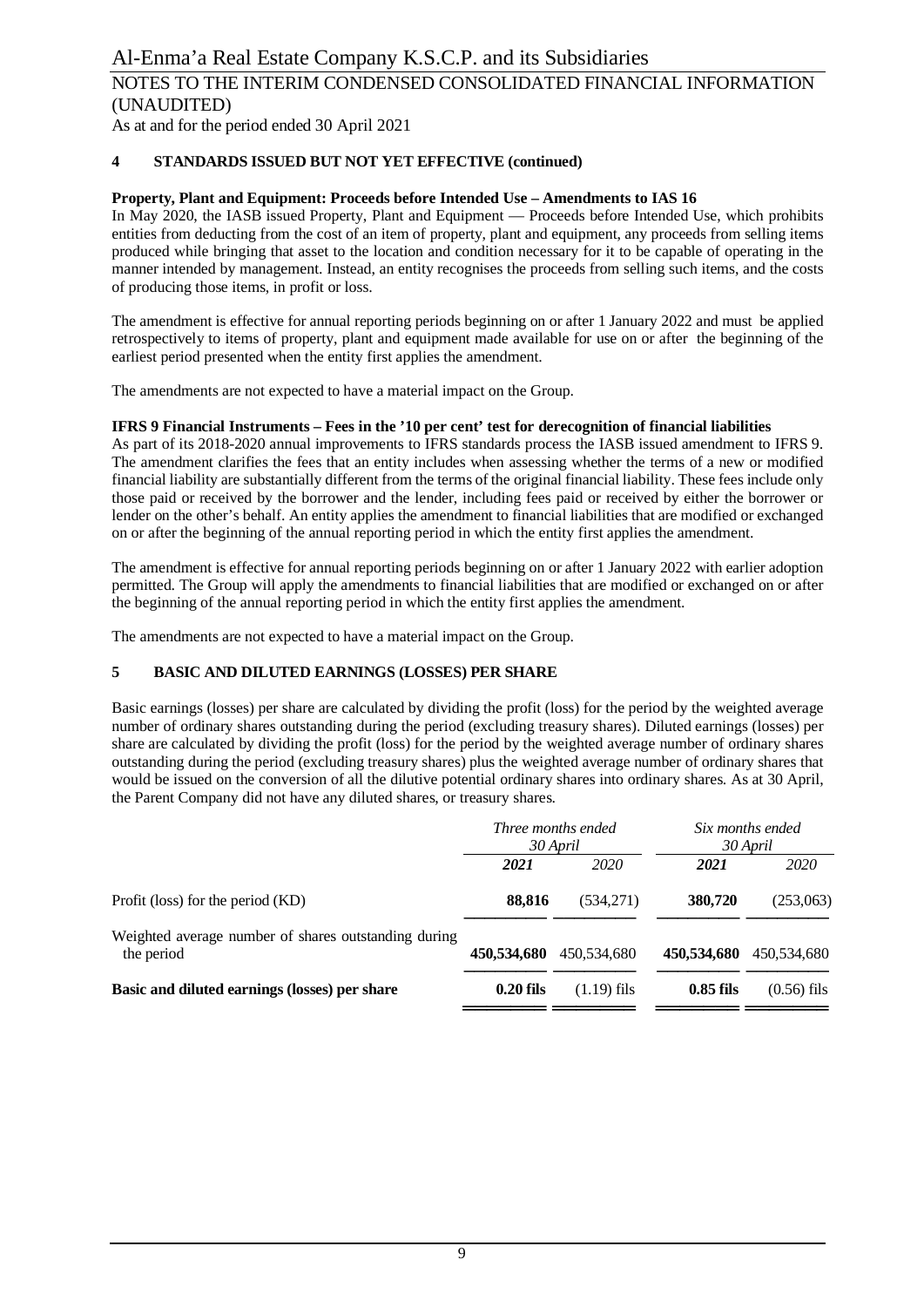As at and for the period ended 30 April 2021

### **6 INVESTMENT PROPERTIES**

|                                          | (Audited)  |             |            |  |  |
|------------------------------------------|------------|-------------|------------|--|--|
|                                          | 30 April   | 31 October  | 30 April   |  |  |
|                                          | 2021       | <i>2020</i> | 2020       |  |  |
|                                          | KD         | KD          | KD         |  |  |
| As at the beginning of the period / year | 41,138,050 | 42,443,004  | 42,443,004 |  |  |
| Unrealized loss on evaluation            | -          | (1,304,954) | (773, 628) |  |  |
|                                          | 41,138,050 | 41,138,050  | 41,669,376 |  |  |
|                                          |            |             |            |  |  |

The fair value of investment properties has been determined based on valuation performed by two independent professional real estate valuation experts as of 31 October 2020 who are specialized in valuing such type of properties. Both valuers have used the following methods:

- Some developed properties have been valued using the income capitalization approach assuming full capacity of the property;
- <sup>u</sup> Other developed properties have been valued using the market approach based on recent transactions for properties with characteristics and location similar to those of the Group's properties;

Description of the above valuation methods is provided in detail in Note 11. There are no events or circumstances which will impact the fair value of the investment properties at the reporting date.

As at 30 April 2021, investment properties with a carrying value amounting to KD 16,820,000 and KD 12,232,000 (31 October 2020: KD 16,820,000 and KD 12,232,000 and 30 April 2020: KD 17,023,000 and KD 12,302,000) are pledged as a security against murabaha payables and letter of guarantees to the Ultimate Parent Company (Note 8 and 9) and local financial institutions, respectively.

#### **7 CASH AND CASH EQUIVALENTS**

Cash and cash equivalents included in the interim condensed consolidated statement of cash flows are reconciled to the related items in the interim condensed consolidated statement of financial position as follows:

|                                                            | (Audited) |            |            |  |  |
|------------------------------------------------------------|-----------|------------|------------|--|--|
|                                                            | 30 April  | 31 October | 30 April   |  |  |
|                                                            | 2021      | 2020       | 2020       |  |  |
|                                                            | <b>KD</b> | KD         | KD         |  |  |
| Investment deposits                                        | 5,703,616 | 6,903,616  | 7,703,616  |  |  |
| Bank balances and cash                                     | 1,837,899 | 2.046.511  | 1,026,666  |  |  |
|                                                            | 7,541,515 | 8,950,127  | 8,730,282  |  |  |
| Less:                                                      |           |            |            |  |  |
| Bank overdrafts (included under accounts payable and other |           |            |            |  |  |
| liabilities)                                               | (16, 923) | (606, 277) | (664, 623) |  |  |
| Cash and cash equivalents at the end of the period /year   | 7,524,592 | 8,343,850  | 8,065,659  |  |  |
|                                                            |           |            |            |  |  |

As at 30 April 2021, bank balances and cash include an amount of KD 805,679 (31 October 2020: KD 989,262 and 30 April 2020: KD 643,676) which represents amounts held with the Ultimate Parent Company (Note 8).

As at 30 April 2021, investment deposits include an amount of KD 5,703,616 (31 October 2020: KD 6,903,616 and 30 April 2020: KD 7,303,616) which represents amounts held with the Ultimate Parent Company (Note 8).

As at 30 April 2021, bank overdrafts include an amount of KD 11,757 (31 October 2020: KD 24 and 30 April 2020: KD 4,335) which represents amounts withdrawn from the Ultimate Parent Company (Note 8).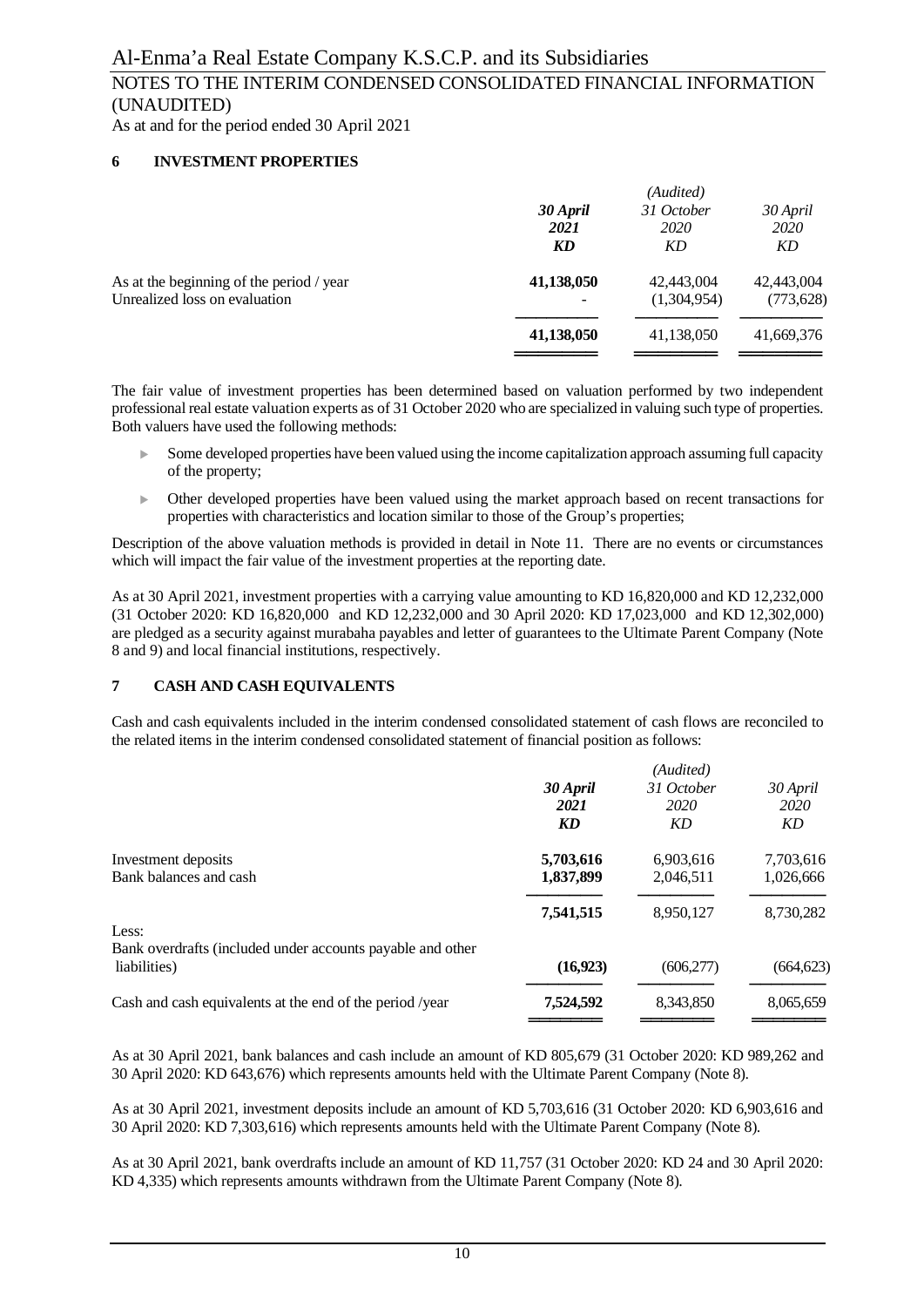As at and for the period ended 30 April 2021

### **8 RELATED PARTY TRANSACTIONS**

These represent transactions with major shareholders, associates, directors and executive officers of the Group, close members of their families and companies of which they are principal owners or over which they are able to exercise control or significant influence entered into by the Group in the ordinary course of business. Pricing policies and terms of these transactions are approved by the Parent Company's Board of Directors.

*Three months ended 30 April Six months ended 30 April Interim condensed consolidated statement of income: Other Related parties Ultimate Parent Company Total 2021 Total 2020 Other Related parties Ultimate Parent Company Total 2021 Total 2020 KD KD KD KD KD KD KD KD* Revenue from services rendered **- 854,342 854,342** 826,935 *-* **1,713,757 1,713,757** 1,718,367 Profit on investment deposits<br>
Cost of services rendered<br> **89 13,906 13,906 13,906 32,195 11.609 32,740 32,740 32,740 32,740** <br> **89 11.609 21.026 11.649** Cost of services rendered **89 - 89** 11,609 **21,026 - 21,026** 11,649 Cost of construction **- - -** 2,103 **2,719 - 2,719** 16,101 General and administrative expenses **644 - 644** 28,158 **15,196 - 15,196** 28,158 Finance costs on murabaha payables **- 5,627 5,627** 34,454 - **16,880 16,880** 72,726

Transactions and balances with related parties included in the interim condensed consolidated financial information are as follows:

Revenue from services rendered include KD 83,514 (30 April 2020: KD 83,338) which has been earned from trust and fiduciary activities (Note 15).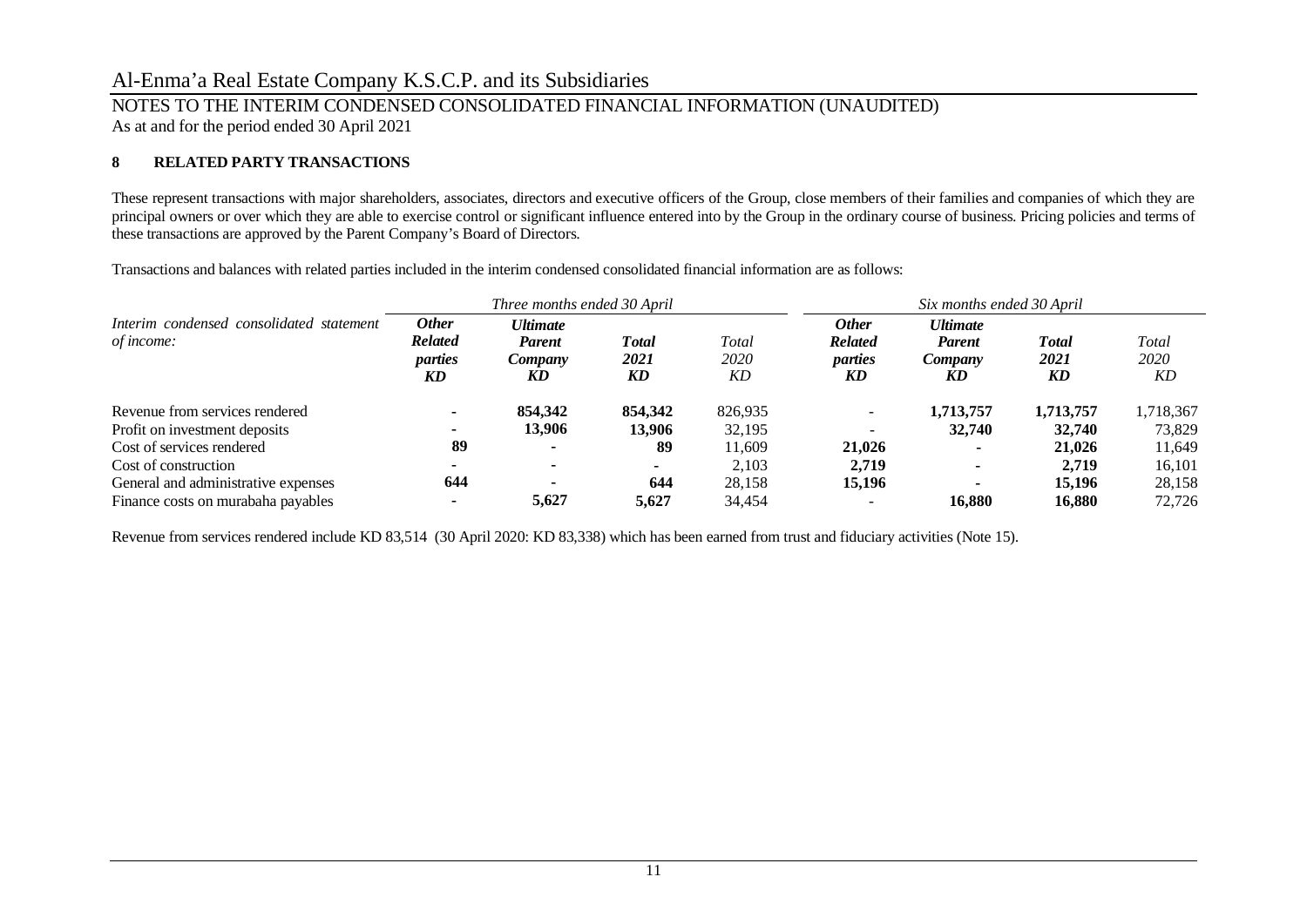As at and for the period ended 30 April 2021

### **8 RELATED PARTY TRANSACTIONS (continued)**

|                                            | <b>Ultimate</b> |           | (Audited)  |           |
|--------------------------------------------|-----------------|-----------|------------|-----------|
|                                            | <b>Parent</b>   | 30 April  | 31 October | 30 April  |
|                                            | Company         | 2021      | 2020       | 2020      |
|                                            | KD              | KD        | KD         | KD        |
| Interim condensed consolidated statement   |                 |           |            |           |
| of financial position:                     |                 |           |            |           |
| Amounts due from related parties (included |                 |           |            |           |
| under accounts receivable and other assets | 317,143         | 317,143   | 394,398    | 394,408   |
| Investment deposits (Note 7)               | 5,703,616       | 5,703,616 | 6,903,616  | 7,303,616 |
| Bank balances and cash (Note 7)            | 805,679         | 805,679   | 989.262    | 643.676   |
| Murabaha payables                          |                 |           | 982.451    | 1,507,295 |
| Bank overdrafts (included under accounts   |                 |           |            |           |
| payable and other liabilities) (Note 7)    | 11.757          | 11.757    | 24         | 4.335     |

As of 30 April 2021, Murabaha payable due to the Ultimate Parent Company are secured against certain investment properties with a carrying value amounting to KD Nil (31 October 2020: KD 16,820,000 and 30 April 2020: KD 17,023,000), respectively (Note 6).

Amounts due from related parties are interest free and are receivable on demand.

As of 30 April 2021, investment deposits and bank balances amounting to KD 2,500,000 and KD 3,388,155 (31 October 2020: KD 2,500,000 and KD 4,016,354, and 30 April 2020: KD 2,500,000 and KD 3,549,096) respectively, are related to fiduciary assets held with the Ultimate Parent Company (Note 15).

|                                        |        | Three months ended | Six months ended |             |
|----------------------------------------|--------|--------------------|------------------|-------------|
|                                        |        | 30 April           |                  | 30 April    |
|                                        | 2021   | 2020               |                  | <i>2020</i> |
|                                        | KD     | KD                 | KD               | KD          |
| Key management compensations:          |        |                    |                  |             |
| Salaries and other short-term benefits | 70,001 | 59,556             | 148,100          | 154,714     |
| Employees' end of service benefits     | 5.824  | 5.647              | 11,896           | 13,908      |
|                                        | 75,825 | 65,203             | 159,996          | 168.622     |
|                                        |        |                    |                  |             |

#### **9 CONTINGENT LIABILITIES**

- (a) As at 30 April 2021, the Group has contingent liabilities representing letters of guarantee issued in the ordinary course of business amounting to KD 17,490,344 (31 October 2020: KD 17,500,344 and 30 April 2020: KD 17,501,282) from which it is anticipated that no material liability will arise, out of which are letter of guarantees to the Ultimate Parent Company amounting to KD 13,080,070 (31 October 2020: KD 13,079,570 and 30 April 2020: KD 13,079,570) are secured against certain investment properties with a carrying value amounting to KD 16,820,000 (31 October 2020: KD 16,820,000 and 30 April 2020: KD 17,023,000), respectively (Note 6).
- (b) Letter of guarantees amounting to KD 11,729,335 (31 October 2020: KD 11,729,335 and 30 April 2020: KD 11,739,835) are related to delayed projects amounting to KD 97,110,242 for which the Parent Company did not have approved extension on the project completion date.
- (c) The Parent Company has legal cases filed by subcontractors and the management of the Parent Company does not expect probable obligations from those legal cases. Please refer to Note 13 for more details on significant legal cases.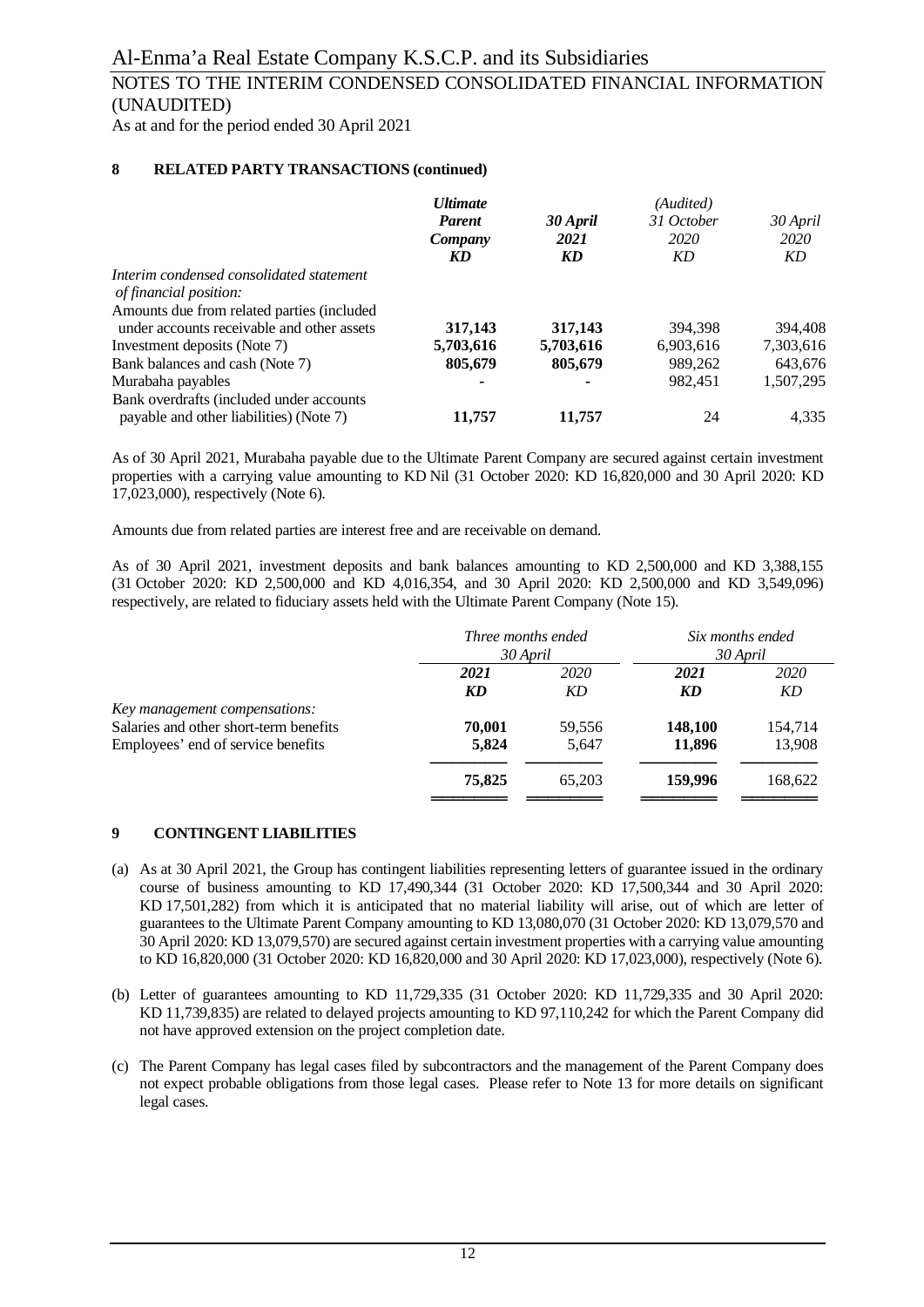As at and for the period ended 30 April 2021

### **10 SEGMENT INFORMATION**

For management purposes, the Group is organized into business units, based on their products and services, in order to manage its various lines of business. For segment reporting, the Group has four reportable operating segments as follows:

*Construction Projects:* undertaking contracts to construct buildings.

*Services Rendered*: undertaking maintenance of mechanical and electrical spare parts and building materials, providing security services, and managing real estate for others.

*Real estate*: managing its own properties and renting properties for others.

*Investments*: participating and investing in shares of local and foreign companies and real estate properties.

No operating segments have been aggregated to form the above reportable operating segments.

Management of the Parent Company monitors the operating results of its business units separately for making decisions about resource allocation and performance assessment. Segment performance is evaluated based on profit or loss and is measured consistently with profit or loss in the interim condensed consolidated financial information.

Reported segment profit or loss is based on internal management reporting information that is regularly reviewed by the chief operating decision maker in order to allocate resources to the segment and to assess its performance and is reconciled to Group profit or loss.

During the periods ended 30 April 2021 and 30 April 2020, there were no significant inter-segment transactions. Segment assets and liabilities comprise those operating assets and liabilities that are directly attributable to the segment.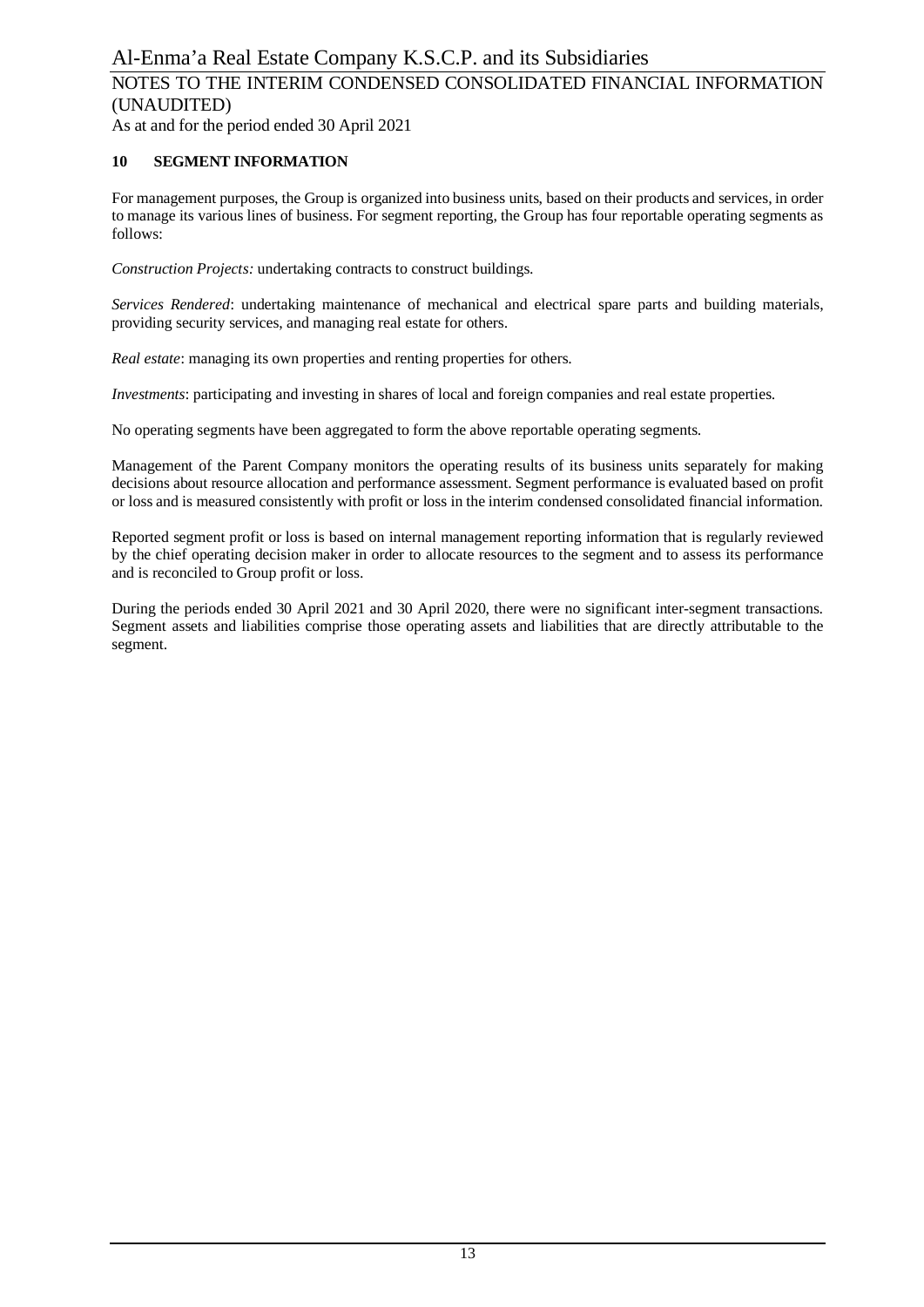### NOTES TO THE INTERIM CONDENSED CONSOLIDATED FINANCIAL INFORMATION (UNAUDITED)

As at and for the period ended 30 April 2021

### **10 SEGMENT INFORMATION (continued)**

Segment information as at and for the six months period ended 30 April is as follows:

|                                                       | <b>Construction</b><br>projects<br><b>KD</b> | <b>Services rendered</b><br>KD    | <b>Real estate</b><br><b>KD</b> | <i>Investments</i><br><b>KD</b> | <b>Unallocated</b><br>KD | <b>Total</b><br>$\boldsymbol{K}\boldsymbol{D}$ |
|-------------------------------------------------------|----------------------------------------------|-----------------------------------|---------------------------------|---------------------------------|--------------------------|------------------------------------------------|
| Six months ended 30 April 2021<br>Segment revenues    | 796,674                                      | 3,817,905                         | 1,018,500                       | 33,008                          | 80,166                   | 5,746,253                                      |
| Operating and administrative expenses<br>Depreciation | (1,035,141)<br>(1,207)                       | (2,226,471)<br>(853,098)          | (190, 519)                      | (323, 856)<br>(66)              | (682, 885)<br>(52,290)   | (4,458,872)<br>(906, 661)                      |
| Segment costs                                         | (1,036,348)                                  | (3,079,569)                       | (190, 519)                      | (323, 922)                      | (735, 175)               | (5,365,533)                                    |
| (Loss) profit for the period                          | (239, 674)                                   | 738,336                           | 827,981                         | (290, 914)                      | (655,009)                | 380,720                                        |
| As at 30 April 2021<br>Assets                         | 11,850,895                                   | 9,237,539                         | 35,371,345                      | 14, 147, 374                    | 501,433                  | 71,108,586                                     |
| Liabilities                                           | 8,588,788                                    | 6,445,357                         | 1,048,246                       | 8,323,081                       | 2,661,199                | 27,066,671                                     |
| Capital expenditures and commitments                  |                                              |                                   |                                 |                                 | (558)                    | (558)                                          |
|                                                       | Construction<br>projects<br>KD               | <b>Services</b><br>rendered<br>KD | <b>Real Estate</b><br>KD        | Investments<br>KD               | Unallocated<br>KD        | Total<br>KD                                    |
| As at 31 October 2020<br>Assets                       | 12,909,719                                   | 9,367,986                         | 35,576,256                      | 15,556,555                      | 1,029,926                | 74,440,442                                     |
| Liabilities                                           | 9,987,879                                    | 6,920,510                         | 1,664,301                       | 9,417,149                       | 2,789,408                | 30,779,247                                     |
| Capital expenditures and commitments                  |                                              |                                   |                                 |                                 | 2,558                    | 2,558                                          |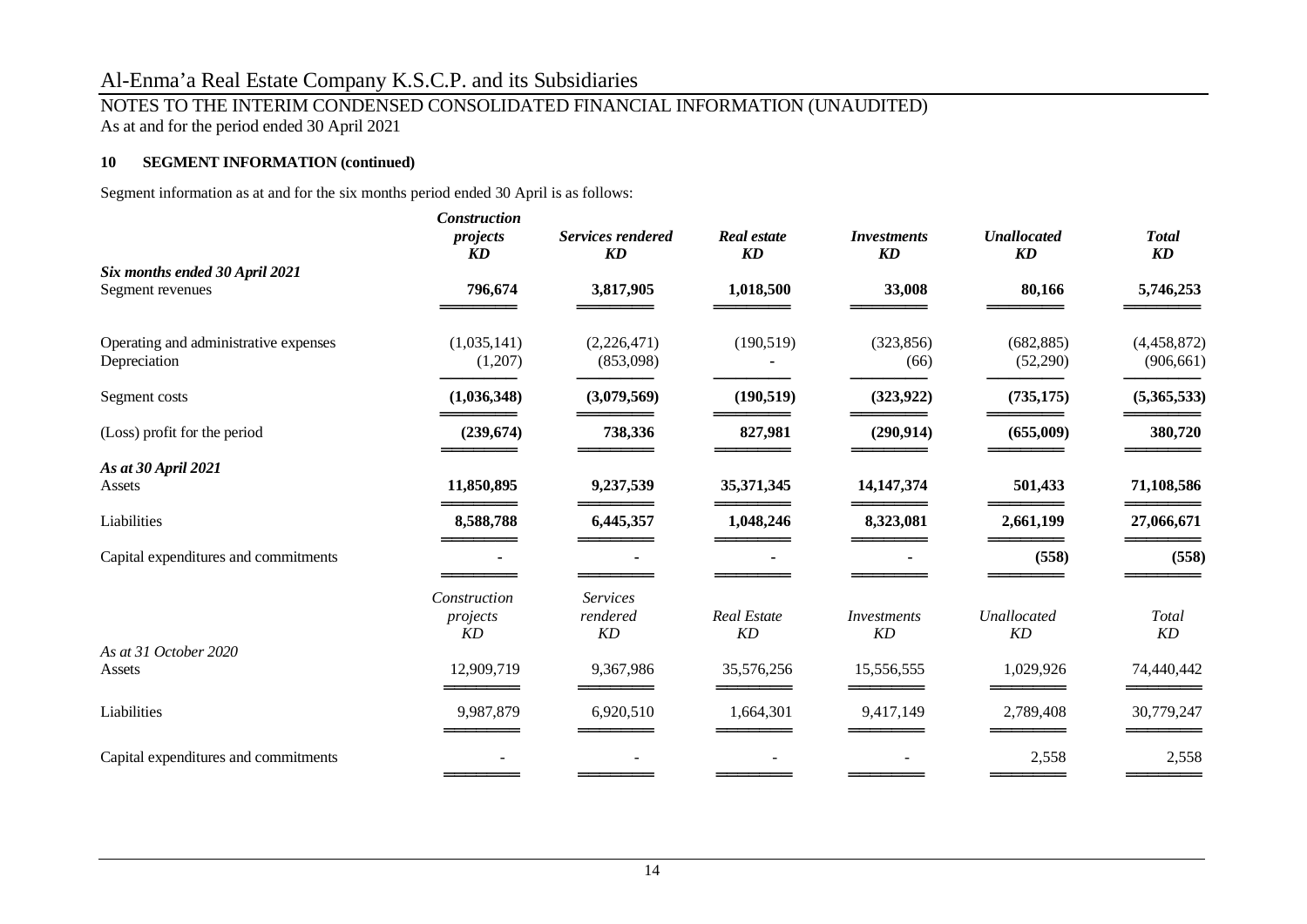### NOTES TO THE INTERIM CONDENSED CONSOLIDATED FINANCIAL INFORMATION (UNAUDITED)

As at and for the period ended 30 April 2021

### **10 SEGMENT INFORMATION (continued)**

|                                                       | Construction<br>projects<br>KD | <b>Services</b><br>rendered<br>KD | Real estate<br>KD | Investments<br>KD      | Unallocated<br>KD        | Total<br>KD                |
|-------------------------------------------------------|--------------------------------|-----------------------------------|-------------------|------------------------|--------------------------|----------------------------|
| Six months ended 30 April 2020<br>Segment revenues    | 309,347                        | 4,148,873                         | 1,176,519         | 84,113                 | 36,620                   | 5,755,472                  |
| Operating and administrative expenses<br>Depreciation | (389, 211)<br>(3,047)          | (2,237,201)<br>(854, 015)         | (112, 127)        | (1,373,528)<br>(1,864) | (887, 248)<br>(150, 294) | (4,999,315)<br>(1,009,220) |
| Segment costs                                         | (392, 258)                     | (3,091,216)                       | (112, 127)        | (1,375,392)            | (1,037,542)              | (6,008,535)                |
| (Loss) profit for the period                          | (82,911)                       | 1,057,657                         | 1,064,392         | (1,291,279)            | (1,000,922)              | (253,063)                  |
| As at 30 April 2020<br>Assets                         | 11,704,073                     | 11,711,602                        | 35,699,098        | 16,779,473             | 721,033                  | 76,615,279                 |
| Liabilities                                           | 8,867,852                      | 8,416,968                         | 1,726,921         | 9,627,838              | 3,387,370                | 32,026,949                 |
| Capital expenditures and commitments                  |                                |                                   | 2,558             |                        |                          | 2,558                      |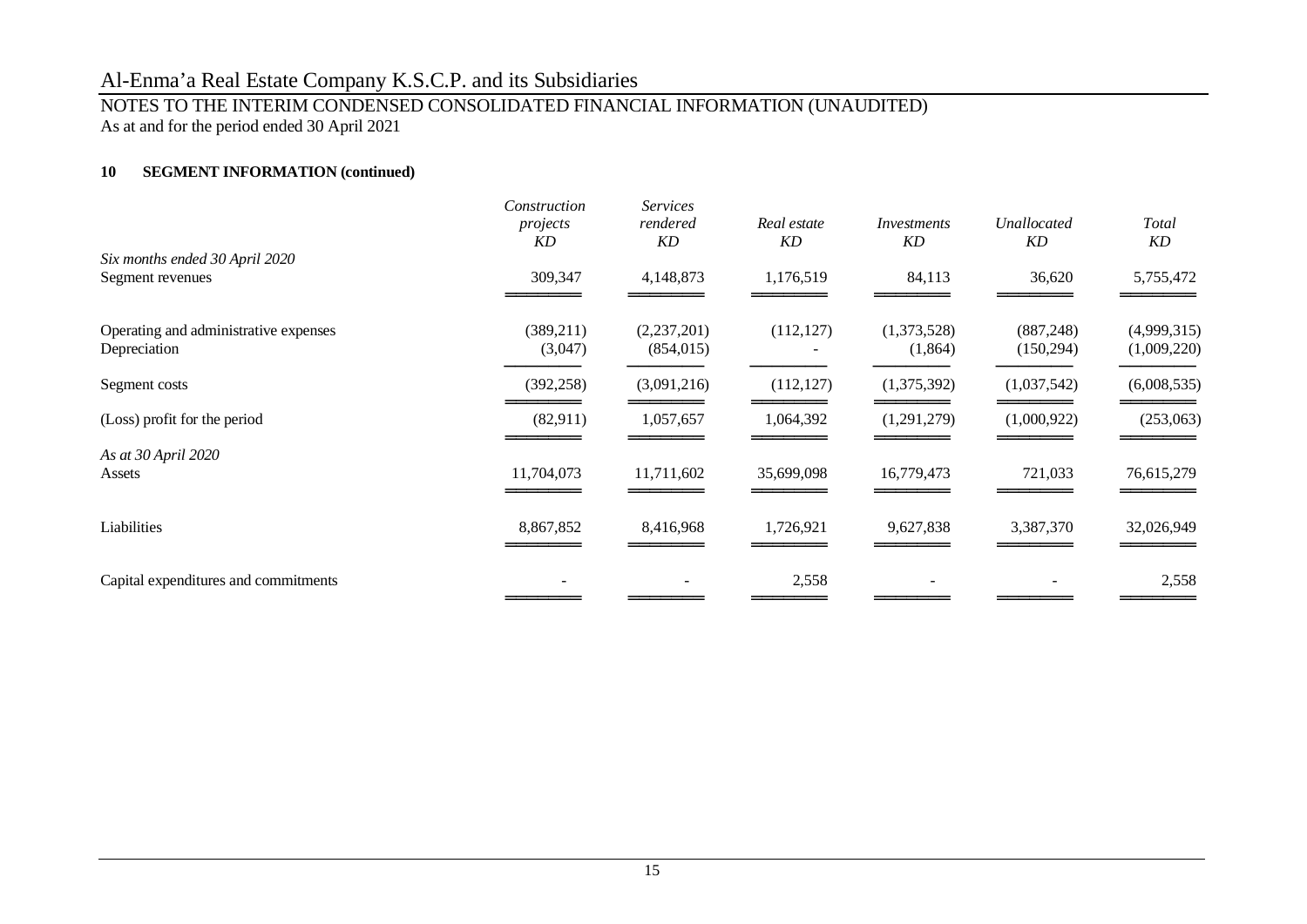### NOTES TO THE INTERIM CONDENSED CONSOLIDATED FINANCIAL INFORMATION (UNAUDITED)

As at and for the period ended 30 April 2021

### **11 FAIR VALUE MEASUREMENT**

Fair value is the price that would be received to sell an asset or paid to transfer a liability in an orderly transaction between market participants at the measurement date.

#### **Fair value hierarchy**

The Group uses the following hierarchy for determining and disclosing the fair values of assets recorded at fair value by valuation technique:

- Level 1: Quoted (unadjusted) market prices in active markets for identical assets or liabilities;
- Level 2: Valuation techniques for which the lowest level input that is significant to the fair value measurement is directly or indirectly observable; and
- Level 3: Valuation techniques for which the lowest level input that is significant to the fair value measurement is unobservable.

The following table shows an analysis of assets recorded at fair value by level of the fair value hierarchy:

|                                                                                                       | Level 1<br>KD | Level 2<br><b>KD</b> | Level 3<br>KD | Total<br>KD                      |  |
|-------------------------------------------------------------------------------------------------------|---------------|----------------------|---------------|----------------------------------|--|
| As at 30 April 2021<br>Investment properties<br>Financial assets at fair value through profit or loss | 2,105         | 6,025,050            | 35,113,000    | 41,138,050<br>2,105<br>1,111,587 |  |
| Financial assets at fair value through other<br>comprehensive income                                  |               |                      | 1,111,587     |                                  |  |
|                                                                                                       | 2,105         | 6,025,050            | 36,224,587    | 42,251,742                       |  |
| As at 31 October 2020 (Audited)                                                                       |               |                      |               |                                  |  |
| Investment properties                                                                                 |               | 6,025,050            | 35,113,000    | 41,138,050                       |  |
| Financial assets at fair value through profit or loss                                                 | 1,837         |                      |               | 1,837                            |  |
| Financial assets at fair value through other<br>comprehensive income                                  |               |                      | 1,111,587     | 1,111,587                        |  |
|                                                                                                       | 1,837         | 6,025,050            | 36,224,587    | 42,251,474                       |  |
| As at 30 April 2020                                                                                   |               |                      |               |                                  |  |
| Investment properties                                                                                 |               | 6,311,376            | 35,358,000    | 41,669,376                       |  |
| Financial assets at fair value through profit or loss                                                 | 2,928         |                      |               | 2,928                            |  |
| Financial assets at fair value through other<br>comprehensive income                                  |               |                      | 1,927,791     | 1,927,791                        |  |
|                                                                                                       | 2,928         | 6,311,376            | 37,285,791    | 43,600,095                       |  |
|                                                                                                       |               |                      |               |                                  |  |

During the periods / year ended 30 April 2021, 31 October 2020 and 30 April 2020, there were no transfers between Level 1, level 2, and level 3 fair value measurement.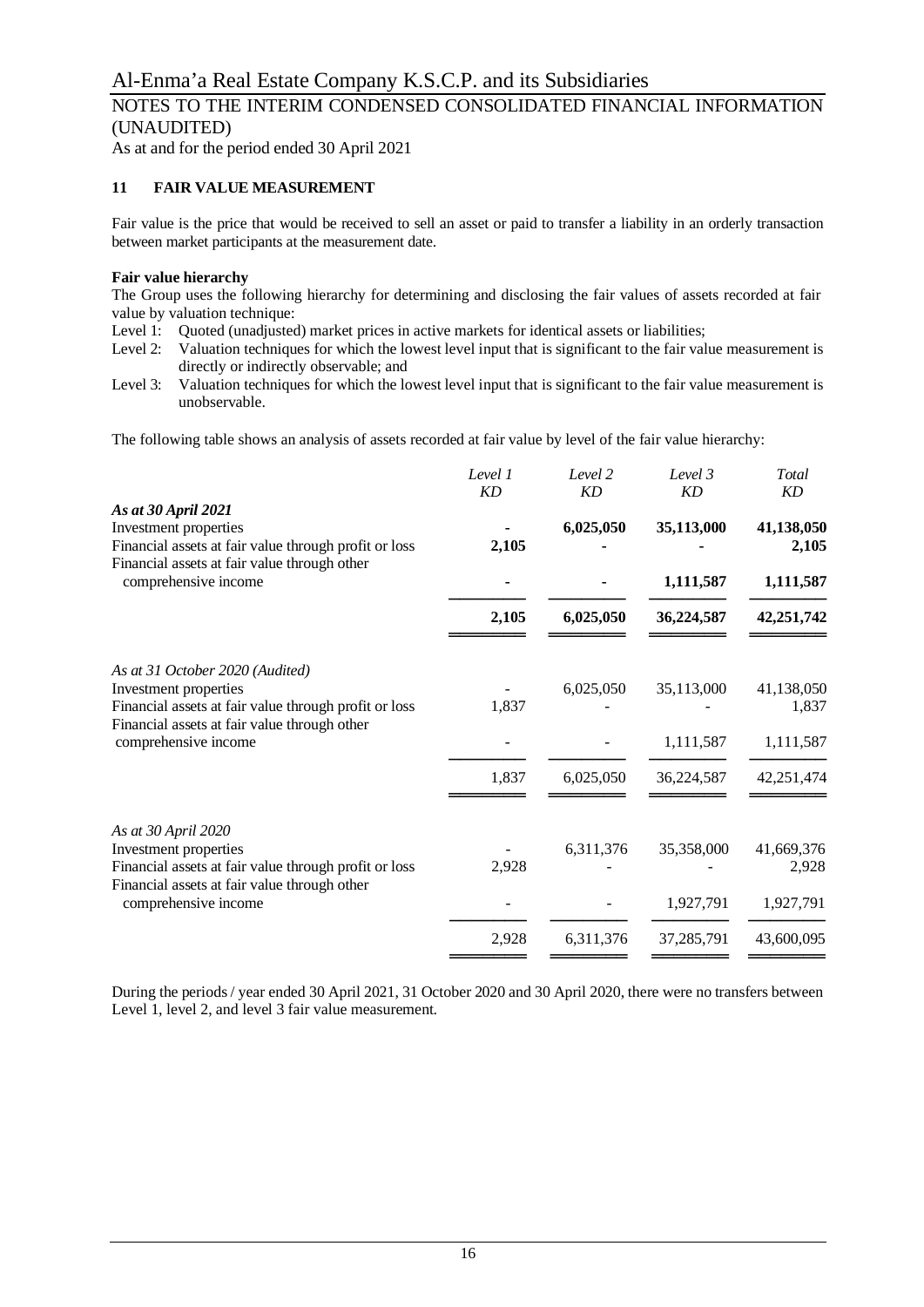### NOTES TO THE INTERIM CONDENSED CONSOLIDATED FINANCIAL INFORMATION (UNAUDITED) As at and for the period ended 30 April 2021

### **11 FAIR VALUE MEASUREMENT (continued)**

The following table shows a reconciliation of the opening and closing amounts of level three assets, which are recorded at fair value.

|                                                                                                                         | As at the beginning<br>of the year<br><b>KD</b> | Net losses recorded<br>in the interim<br>condensed<br>consolidated<br>statement of income<br>KD | Net losses recorded<br>in the interim<br>condensed<br>consolidated<br>statement of<br>comprehensive<br>income<br>KD | Net purchases,<br>transfers, sales and<br>settlements<br>KD        | As at the<br>end of the<br>period<br>KD |
|-------------------------------------------------------------------------------------------------------------------------|-------------------------------------------------|-------------------------------------------------------------------------------------------------|---------------------------------------------------------------------------------------------------------------------|--------------------------------------------------------------------|-----------------------------------------|
| 30 April 2021                                                                                                           |                                                 |                                                                                                 |                                                                                                                     |                                                                    |                                         |
| Investment properties<br>Financial assets at fair value through other comprehensive income                              | 35,113,000<br>1,111,587                         |                                                                                                 |                                                                                                                     |                                                                    | 35,113,000<br>1,111,587                 |
|                                                                                                                         | 36,224,587                                      |                                                                                                 |                                                                                                                     |                                                                    | 36,224,587                              |
|                                                                                                                         | At the beginning<br>of the year<br>KD           | Net losses<br>recorded in the<br>consolidated<br>statement of<br>income<br><b>KD</b>            | Net losses recorded<br>in the consolidated<br>statement of<br>comprehensive<br>income<br>KD                         | Net purchases,<br>transfers, sales<br>and settlements<br><b>KD</b> | At the end<br>of the year<br>KD         |
| 31 October 2020 (Audited)<br>Investment properties<br>Financial assets at fair value through other comprehensive income | 35,796,000<br>1,993,508                         | (683,000)                                                                                       | (786, 277)                                                                                                          | (95, 644)                                                          | 35,113,000<br>1,111,587                 |
|                                                                                                                         | 37,789,508                                      | (683,000)                                                                                       | (786, 277)                                                                                                          | (95, 644)                                                          | 36,224,587                              |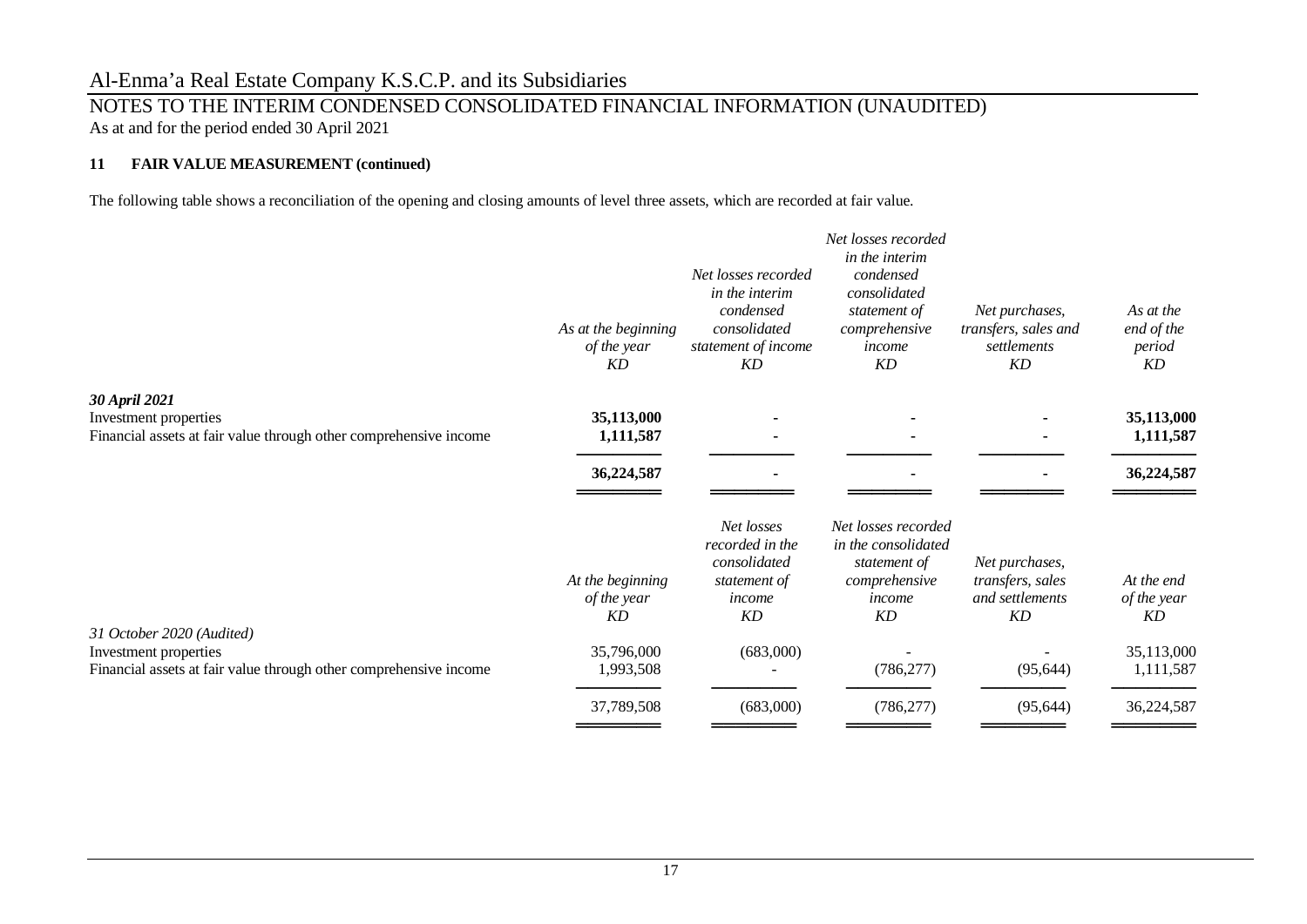As at and for the period ended 30 April 2021

### **11 FAIR VALUE MEASUREMENT (continued)**

|                                                                      | As at the<br>beginning of the<br>year<br>KD | Net losses<br>recorded in the<br>interim<br>condensed<br>consolidated<br>statement of<br>income<br>KD | Net purchases,<br>transfers, sales<br>and settlements<br>KD | As at the<br>end of the<br>period<br>KD |
|----------------------------------------------------------------------|---------------------------------------------|-------------------------------------------------------------------------------------------------------|-------------------------------------------------------------|-----------------------------------------|
| 30 April 2020<br>Investment properties                               | 35,796,000                                  | (438,000)                                                                                             |                                                             | 35,358,000                              |
| Financial assets at fair value through<br>other comprehensive income | 1,993,508                                   |                                                                                                       | (65,717)                                                    | 1,927,791                               |
|                                                                      | 37,789,508                                  | (438,000)                                                                                             | (65,717)                                                    | 37,285,791                              |
|                                                                      |                                             |                                                                                                       |                                                             |                                         |

#### **Description of significant unobservable inputs to valuation of financial assets:**

Unquoted equity securities classified as financial assets at fair value through other comprehensive income are valued using certain inputs and assumptions to determine the fair value based on the average market multiples method, price to book value of comparable companies, and discount for lack marketability and control.

#### **Description of valuation methods used in the fair valuation of investment properties:**

*Developed properties*

- $\triangleright$  Properties are valued using the income capitalization approach assuming full capacity of the property. Income capitalization approach is based on capitalization of the discounted annual cash flows from the property, which is calculated by discounting rental income generated annually by the property, assuming full capacity, using the current market discount rate.
- Properties are valued using the market approach. Market approach is based on a comparison of active market prices for similar properties and recent arm length's market transactions, adjusted for difference in the nature, location or condition of the specific property.

#### **12 COVID-19 AND RISK MANAGEMENT IN THE CURRENT ECONOMIC SCENARIO**

The preparation of the Group's interim condensed consolidated financial information requires management to make judgments, estimates and assumptions that affect the reported amounts of revenues, expenses, assets and liabilities, and the accompanying disclosures, and the disclosure of contingent liabilities. The outbreak of novel coronavirus ("COVID-19") since early 2020, globally caused disruptions to businesses and economic activity globally and the declaration of this pandemic by the World Health Organization necessitated the Group's management to revisit its significant judgments in applying the Group's accounting policies and the methods of computation and the key sources of estimation applied to the annual consolidated financial statements for the year ended 31 October 2020.

Whilst it is challenging now, to predict the full extent and duration of its business and economic impact, the Group's management carried out an impact assessment on the overall Group's operations and business aspects and concluded that, as of the issuance date of these interim condensed consolidated financial information, no significant changes are required to the judgements and key estimates.

However, in the view of the current uncertainty, any future change in the assumptions and estimates could result in outcomes that could require a material adjustment to the carrying amounts of the assets or liabilities affected in the future periods. As the situation is rapidly evolving with future uncertainties, management will continue to assess the impact based on prospective developments.

#### **12.1 Risk management**

The management is monitoring and reassessing the risk management objectives and policies based on the current updates on COVID-19. For the period ended 30 April 2021, there were no significant changes to the risk management objectives and policies as compared to the audited consolidated financial statements as at 31 October 2020.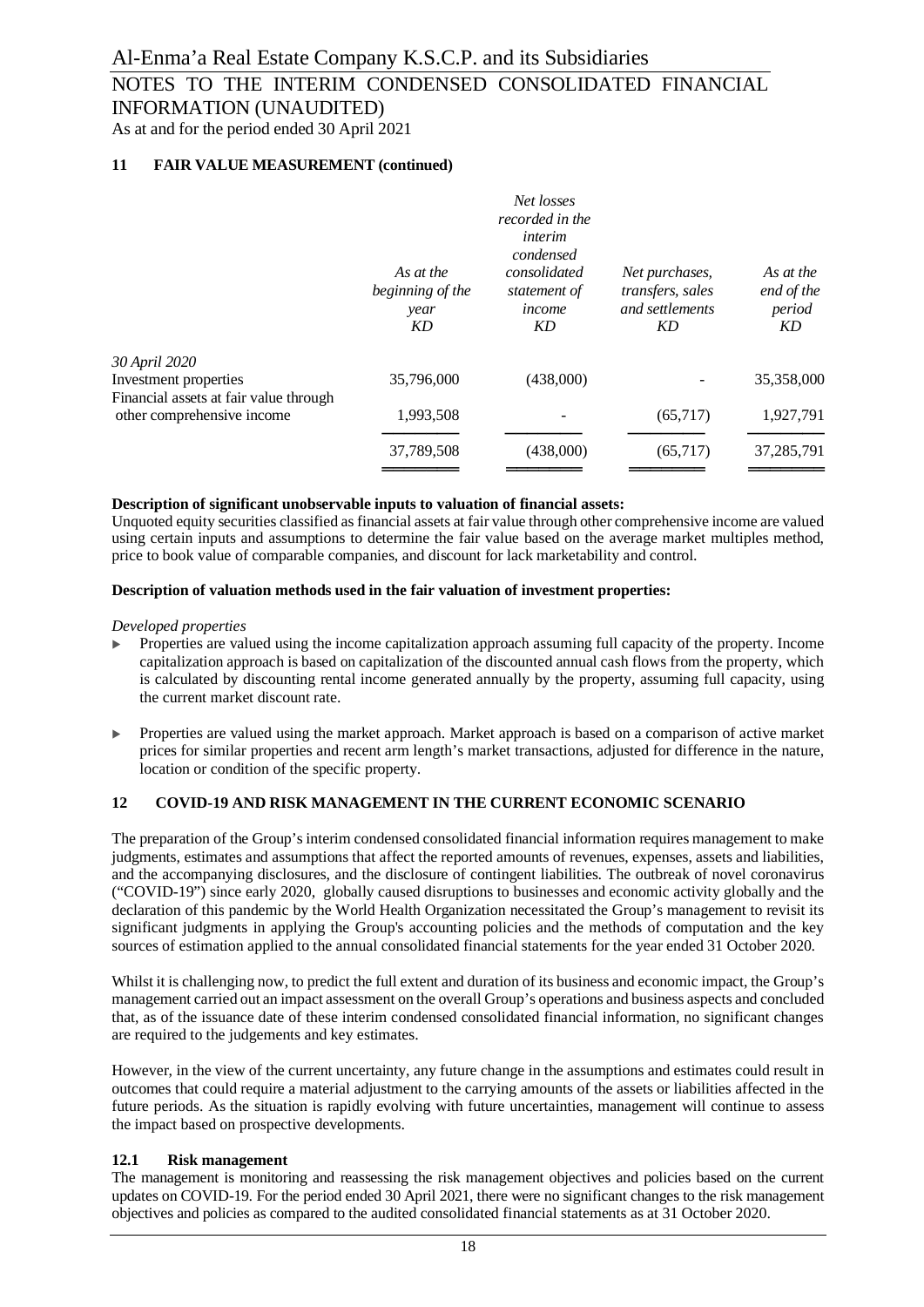As at and for the period ended 30 April 2021

### **12 COVID-19 AND RISK MANAGEMENT IN THE CURRENT ECONOMIC SCENARIO (continued)**

### **12.1 Risk management (continued)**

### **12.1.1 Credit risk**

The Group has concluded that it is not significantly exposed to credit risk as a result of the outbreak as its financial assets constitute bank balances and cash, trade receivables, contract assets, and retention receivables. While cash and bank balances are subject to the impairment requirements of IFRS 9, management determined that the identified impairment loss on bank balances and cash was immaterial as these balances are mostly held with counterparties with appropriate credit-ratings assigned by international credit-rating agencies.

The Group's exposure to credit risk from trade receivables, contract assets, and retention receivables is influenced mainly by the individual characteristics of each customer. Credit risk is managed by ensuring that collections are made on a timely manner and by requiring customers to pay advances, substantially eliminating the Group's credit risk in this respect. However, the effects of COVID-19 may increase the amount of ECL recognised relating to trade receivables, contract assets, and retention receivables due to the disruptive effects of the pandemic (e.g. shutdown of operations, reduced consumer spending, etc.). In measuring ECL, the Group considered the actions taken and it expects to take (e.g delays in payments and rent concessions) and the effect of those actions on cash flows.

### **12.1.2 Liquidity risk**

Liquidity risk is the risk that the Group is unable to meet its payment obligations associated with its financial liabilities when they fall due and to replace funds when they are withdrawn.

- $\triangleright$  Day to day funding is managed by monitoring future cash flows to ensure that requirements can be met. This includes replenishment of funds as they mature.
- <sup>u</sup> Maintaining rolling forecasts of the Group's overall liquidity position on the basis of expected cash flows.
- $\blacktriangleright$  Monitoring liquidity ratios and net current assets against internal standards.
- $\blacktriangleright$  Maintaining debt financing plans.

The Group expects a significantly adverse impact on its liquidity due to COVID-19 outbreak. Management has taken several steps in protecting cash flows through compensating cost saving measures and reductions to discretionary capital expenditure. Further, the Group aims to maintain the level of its bank balances and cash at an amount in excess of expected cash outflows on financial liabilities.

#### **12.2 Subsequent events**

The implications of COVID-19 are ongoing and the ultimate outcome of this event is unknown and therefore the full impact on the Group for events and circumstances that arose after the reporting date cannot be reasonably quantified at the authorisation date of this interim condensed consolidated financial information. The effect of COVID-19 on the Group, when known, will be incorporated into the determination of the Group's estimates and assumptions that affect the reported amounts of revenues, expenses, assets and liabilities.

### **13 LEGAL CASES**

On the 24 November 2020, the court of appeal issued a verdict stating that an amount of KD 1,085,931 is to be paid by the Group to a subcontractor, in addition to returning the letters of guarantee amounting to KD 121,600 to the subcontractor. On the 19 January 2021, the Group has presented an appeal to the court of cassation regarding the verdict issued and up to the date of the issuance of the interim condensed consolidated financial information, no final verdict has been issued by the court of cassation obligating the Group to pay these amounts. Despite those above mentioned facts, the Group has paid the disputed amounts during the current period ended 30 April 2021.

On the 13 December 2020, the court of first instance has issued an initial verdict stating that an amount of KD 163,159 is due to the Group from a subcontractor. The decision has been appealed by both sides of the legal case, and the court decision to discuss the appeal is set on 14 June 2021 and up to the date of the issuance of the interim condensed consolidated financial information, no final verdict issued by the court has been issued.

On the 30 December 2020, the court of appeal issued a verdict stating that an amount of KD 247,692, in addition to interest amounting to 7 % of the amount is to be paid by the Group to a subcontractor. The Group presented an appeal to the court of cassation in regard to the verdict issued by the court of appeal and up to the date of the issuance of the interim condensed consolidated financial information, no final verdict has been issued by the court of cassation obligating the Group to pay these amounts.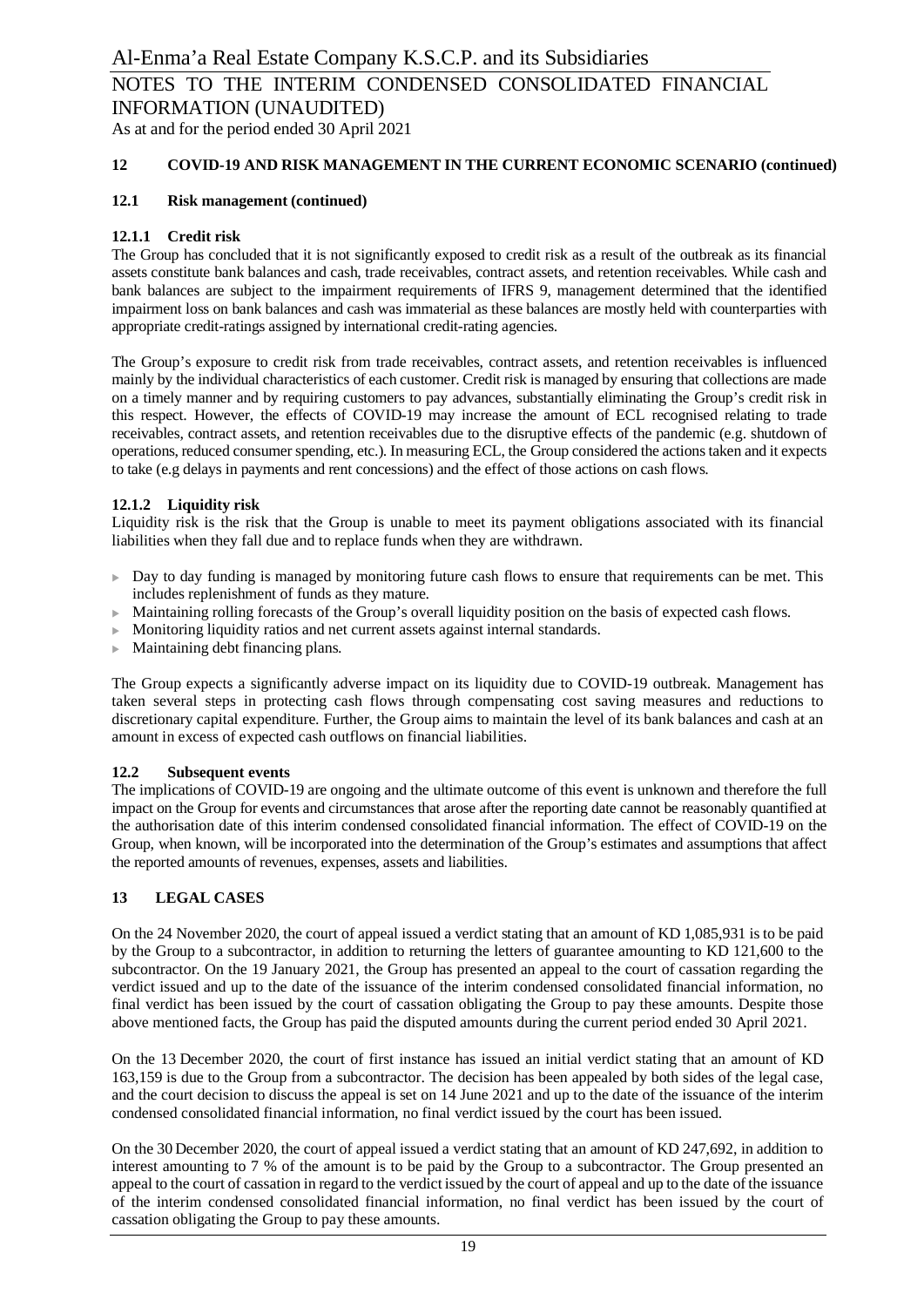As at and for the period ended 30 April 2021

### **13 LEGAL CASES (continued)**

On the 26 January 2021, the court of first instance has issued an initial verdict stating that an amount of KD 6,588,572 is due from the Group to a subcontractor. The decision has been appealed by the Group, and the court decision to discuss the appeal is set on 19 September 2021 and up to the date of the issuance of the interim condensed consolidated financial information, no final verdict issued by the court has been issued.

### **14 GOVERNMENT GRANT**

During the reporting period, the Parent Company has received financial support amounting to KD 75,105 which is accounted for in accordance with IAS 20 *'Accounting for Government Grants and Disclosures of Government Assistance'* and is recognised in the interim condensed consolidated statement of income within 'other income'.

### **15 FIDUCIARY ASSETS**

The Group manages rented real estate portfolios on behalf of the Ultimate Parent Company and other third parties. The Group collects rental income and deposits it in fiduciary bank accounts.

The aggregate value of investment deposits and bank balances held in a trust or fiduciary capacity by the Group at 30 April 2021 amounted to KD 2,500,000 and KD 4,400,382, respectively (31 October 2020: KD 2,500,000 & 4,685,432 and 30 April 2020: KD 2,500,000 and KD 4,357,632 respectively), out of which are investment deposits and bank balances related to the Ultimate Parent Company amounting to KD 2,500,000 and KD 3,388,155, respectively (31 October 2020: KD 2,500,000 & 4,016,354 and 30 April 2020: KD 2,500,000 & 3,549,096 respectively).

Revenue from services rendered includes KD 215,502 (30 April 2020: KD 217,363) arising from trust and fiduciary activities, out of which KD 83,514 (30 April 2020: KD 83,338) has been earned from services rendered to the Ultimate Parent Company (Note 8).

### **16 ANNUAL GENERAL ASSEMBLY MEETING (AGM)**

The Annual General Assembly Meeting ("AGM") of the shareholders of the Parent Company held on 23 March 2021 approved the consolidated financial statements for the year ended 31 October 2020 and approved the resolution to not distribute any cash dividends for the year ended 31 October 2020 (31 October 2019: KD Nil) and not to distribute Board of Directors' remuneration (2019: KD Nil).

The Annual General Assembly Meeting ("AGM") of the shareholders of the Parent Company held on 23 March 2021 also approved the extinguishment of accumulated losses amounting to KD 4,479,673 against the voluntary reserve, and all the necessary legal and regulatory approvals were obtained.